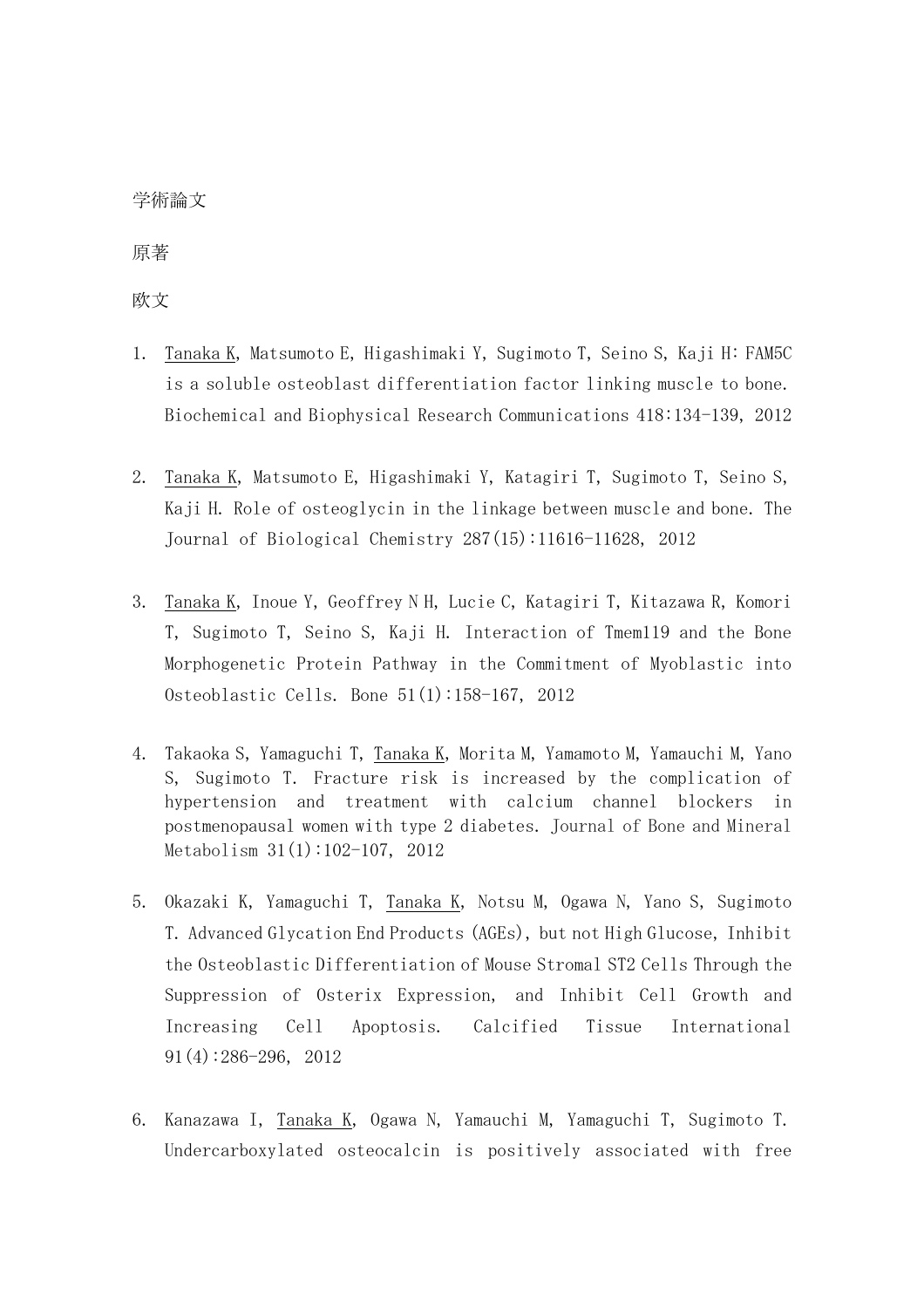testosterone in male patients with type 2 diabetes mellitus. Osteoporosis International 24(3): 1115-1119, 2013

- 7. Tanaka K, Yamaguchi T, Kaji H, Kanazawa I, Sugimoto T. Advanced glycation end products suppress osteoblastic differentiation of stromal cells by activating endoplasmic reticulum stress. Biochemical and Biophysical Research Communications 438(3):436-437, 2013
- 8. Tanaka K, Kaji H, Yamaguchi T, Kanazawa I, Canaff L, Hendy GN, Sugimoto T. Involvement of the osteoinductive factors, Tmem119 and BMP-2, and the ER stress response PERK-eIF2 $\alpha$ -ATF4 pathway in the commitment of myoblastic into osteoblastic cells. Calcified Tissue International, 94(4):454-464, 2014
- 9. Tanaka K, Kanazawa I, Yamaguchi T, Sugimoto T. One-hour post-load hyperglycemia by 75g oral glucose tolerance test as a novel risk factor of atherosclerosis. Endocrine Journal 61(4):329-334, 2014
- 10. Notsu M, Yamaguchi T, Okazaki K, Tanaka K, Ogawa N, Kanazawa I, Sugimoto T. Advanced Glycation End Product 3 (AGE3) Suppresses the Mineralization of Mouse Stromal ST2 Cells and Human Mesenchymal Stem Cells by Increasing TGF- $\beta$ Expression and Secretion. Endocrinology 155(7):2402-2410, 2014
- 11. Tanaka K, Kanazawa I, Yamaguchi T, Shozo Yano, Hiroshi Kaji, Sugimoto T. Active vitamin D possesses beneficial effects on the interaction between muscle and bone. Biochemical and Biophysical Research Communications 450(1):482-487, 2014
- 12. Kanazawa I, Tanaka K, Sugimoto T. Dipeptidyl peptidase-4 inhibitors improve liver dysfunction in type 2 diabetes mellitus. Medical Science Monitor 20:1662-1667, 2014
- 13. Yamauchi M, Yamaguchi T, Nawata K, Tanaka K, Takaoka S, Sugimoto T. Increased low-density lipoprotein cholesterol level is associated with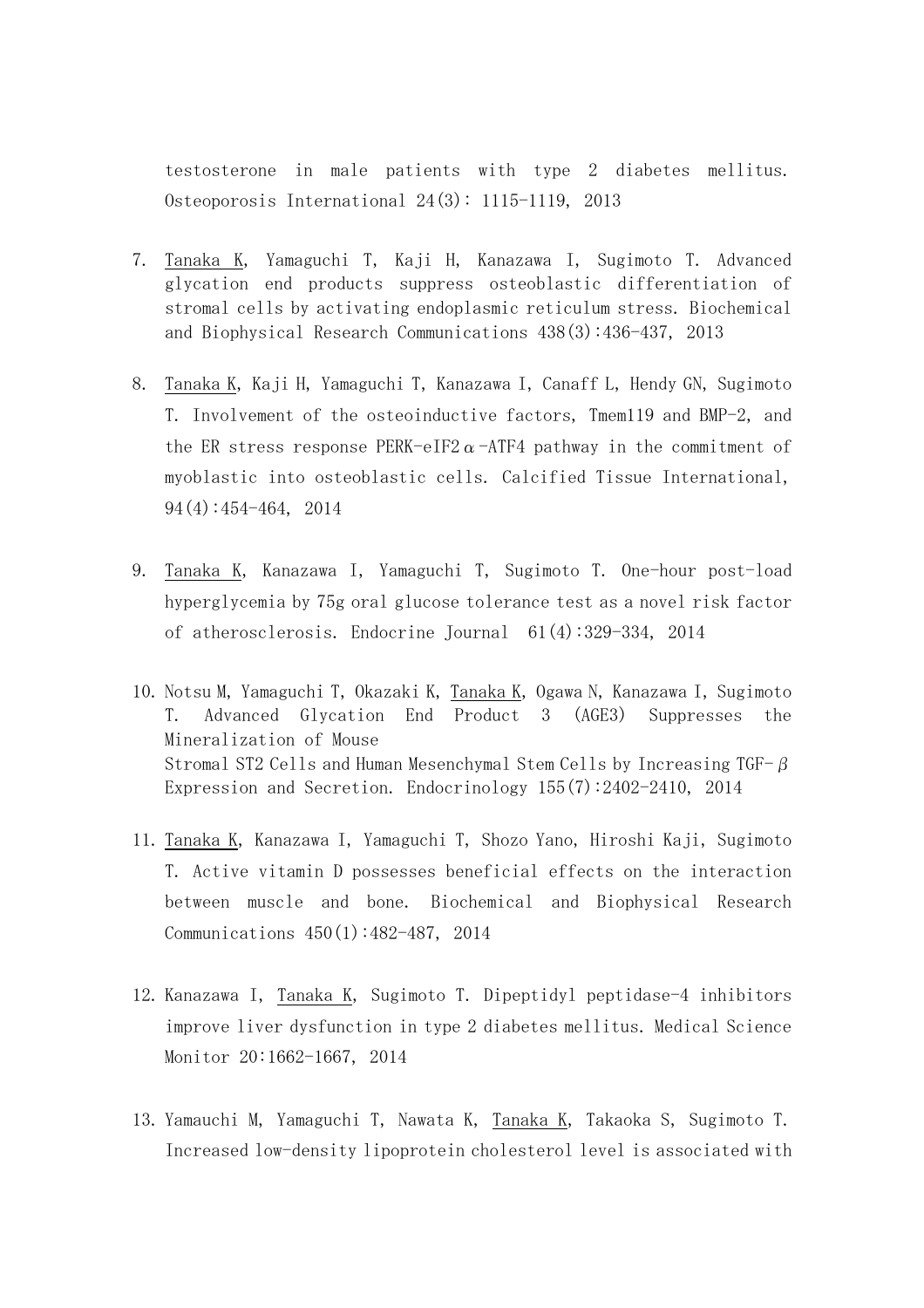non-vertebral fractures in postmenopausal women. Endocrine 48:279-286, 2015

- 14. Tanaka K, Yamaguchi T, Kanazawa I, Sugimoto T. Effects of high glucose and advanced glycation end products on the expressions of sclerostin and RANKL as well as apoptosis in osteocyte-like MLO-Y4-A2 cells. Biochemical and Biophysical Research Communications 461(2):193-199, 2015
- 15. Tanaka K, Kanazawa I, Sugimoto T. Reduction in Endogenous Insulin Secretion Is a Risk Factor of Sarcopenia in Men with Type 2 Diabetes Mellitus. Calcified Tissue International 97(4):385-390, 2015
- 16. Takeno A, Kanazawa I, Tanaka K, Notsu M, Yokomoto M, Yamaguchi T, Sugimoto T. Activation of AMP-activated Protein Kinase Protects Against Homocysteine-Induced Apoptosis of Osteocytic MLO-Y4 Cells by Regulating the Expressions of NADPH oxidase 1 (Nox1) and Nox2. Bone 77:135-141, 2015
- 17. Kanazawa I, Notsu M, Tanaka K, Kiyohara N, Tada Y, Sugimoto T. An Open-label Longitudinal Study on the Efficacy of Switching from Insulin Glargine or Detemir to Degludec in Type 2 Diabetes Mellitus. Internal Medicine 54(13):1591-1598, 2015
- 18. Tanaka K, Kanazawa I, Sugimoto T. Elevated serum pentosidine and decreased serum IGF-I levels are associated with loss of muscle mass in postmenopausal women with type 2 diabetes mellitus. Experimental and Clinical Endocrinology & Diabetes 124(3):163-166, 2016
- 19. Yokomoto-Umakoshi M, Kanazawa I, Takeno A, Tanaka K, Notsu M, Sugimoto T. Activation of AMP-activated protein kinase decreases receptor activator of NF-κB ligand expression and increases sclerostin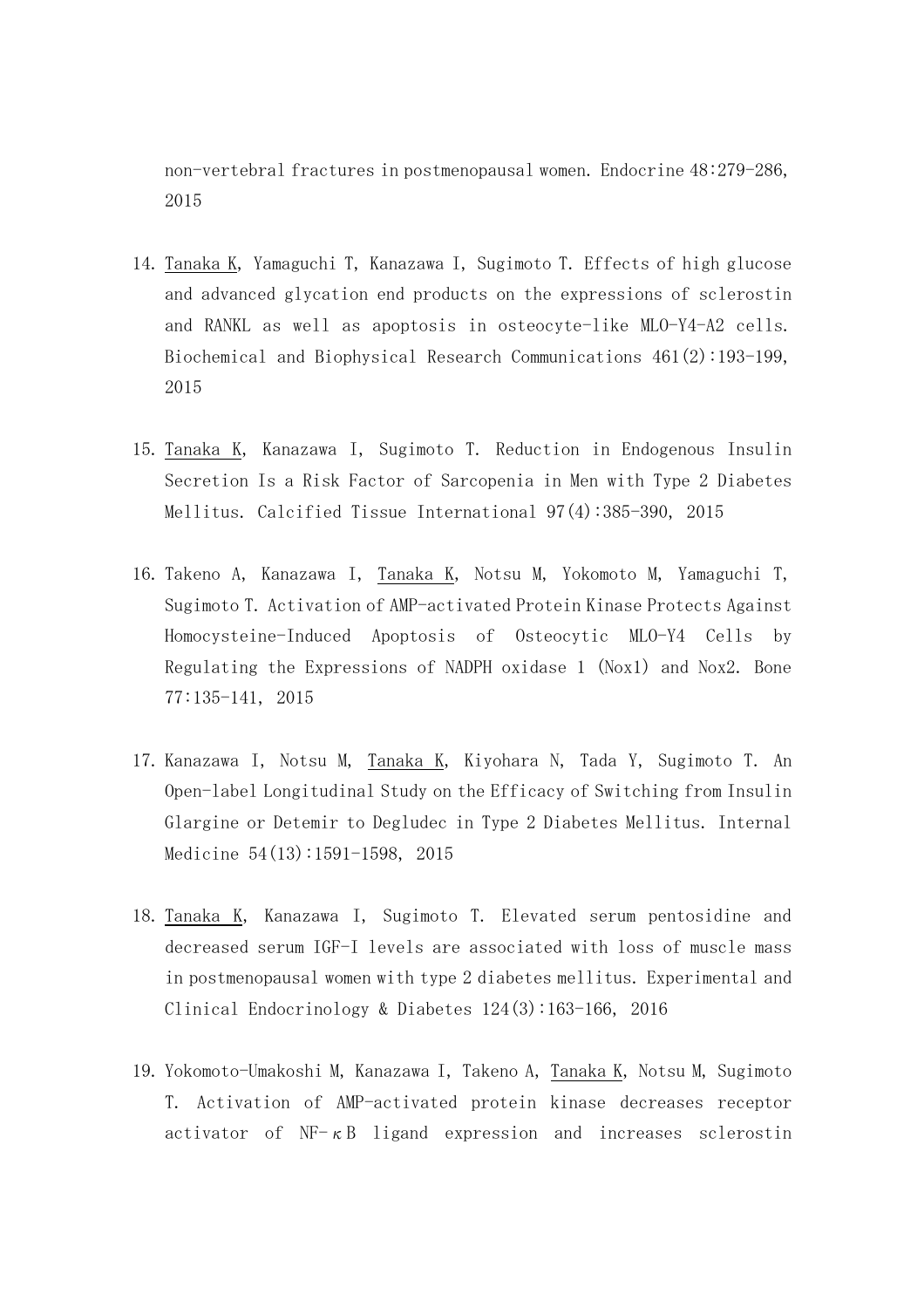expression by inhibiting the mevalonate pathway in osteocytic MLO-Y4 cells. Biochemical and Biophysical Research Communications 469(4):791-796, 2016

- 20. Takeno A, Kanazawa I, Tanaka K, Notsu M, Yokomoto-Umakoshi M, Sugimoto T. Simvastatin rescues homocysteine-induced apoptosis of osteocytic MLO-Y4 cells by decreasing the expressions of NADPH oxidase 1 and 2. Endocrine Journal 63(4):389-395, 2016
- 21. Tada Y, Kanazawa I, Notsu M, Tanaka K, Kiyohara N, Sasaki M, Sugimoto T. Long-term efficacy and safety in elderly patients with type 2 diabetes mellitus. Internal Medicine 55(10):1275-1278, 2016
- 22. Tanaka K, Kanazawa I, Sugimoto T. Reduced muscle mass and accumulation of visceral fat are independently associated with increased arterial stiffness in postmenopausal women with type 2 diabetes mellitus. Diabetes Research and Clinical Practice 122:141-147, 2016
- 23. Kanazawa I, Tanaka K, Notsu M, Tanaka S, Kiyohara N, Koike S, Yamane Y, Tada Y, Sasaki M, Yamauchi M, Sugimoto T. Long-term efficacy and safety of vildagliptin and add-on therapy in type 2 diabetes mellitus with insulin treatment. Diabetes Research and Clinical Practice 123:9-17, 2017
- 24. Tanaka K, Kanazawa I, Kaji H, Sugimoto T. Association of osteoglycin and FAM5C with bone turnover markers, bone mineral density, and vertebral fractures in postmenopausal women with type 2 diabetes mellitus. Bone 95: 5-10, 2017
- 25. Notsu M, Kanazawa I, Takeno A, Yokomoto-Umakoshi M, Tanaka K, Yamaguchi T, Sugimoto T. Advanced Glycation End Product 3 (AGE3) Increases Apoptosis and the Expression of Sclerostin by Stimulating TGF- $\beta$ Expression and Secretion in Osteocyte-Like MLO-Y4-A2 Cells. Calcified Tissue International 100:402-411, 2017
- 26. Takeno A, Kanazawa I, Notsu M, Tanaka K, Sugimoto T. Glucose uptake inhibition decreases expressions of receptor activator of nuclear-kappa B ligand (RANKL) and osteocalcin in osteocytic MLO-Y4-A2 cells. American Journal of Physiology Endocrinology and Metabolism 314(2): E115-E123, 2018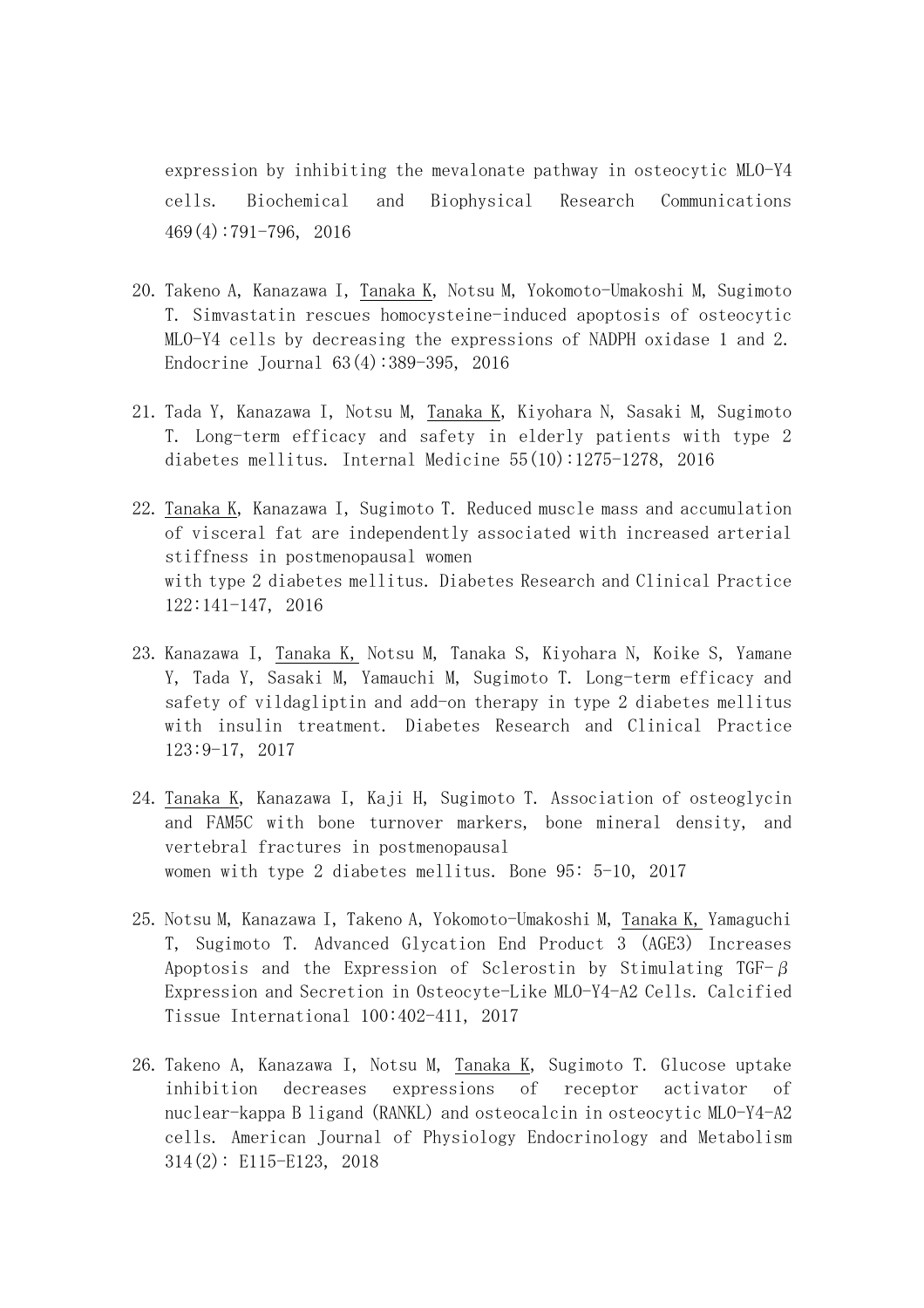- 27. Kanazawa I, Takeno A, Tanaka K, Notsu M, Sugimoto T. Osteoblast AMP-activated protein kinase regulates postnatal skeletal development in male mice. Endocrinology 159(2): 597-608, 2018
- 28. Tanaka K, Xue Y, Nguyen-Yamamoto L, Morris J, Kanazawa I, Sugimoto T, Wing S, Richards JB, Goltzman D. FAM210A is a novel determinant of bone and muscle structure and strength. Proceedings of the National Academy of Sciences of the United States of America 115(16): E3759-3768, 2018
- 29. Takeno A, Kanazawa I, Notsu M, Tanaka K, Sugimoto T. Phleretin promotes adipogenesis via the mitogen-activated protein kinase pathways, in mouse marrow stromal ST2 cells. International Journal of Molecular Sciences 19(6): 1772, 2018
- 30. Kanazawa I, Notsu M, Miyake H, Tanaka K, Sugimoto T. Assessment using serum insulin-like growth factor-I and bone mineral density is useful for detecting prevalence vertebral fractures in patients with type 2 diabetes mellitus. Osteoporosis International 29: 2527-2535, 2018
- 31. Kanazawa I, Takeno A, Tanaka K, Yamane Y, Sugimoto T. Osteoporosis and vertebral fracture are associated with deterioration of activities of daily living and quality of life in patients with type 2 diabetes mellitus. Journal of Bone and Mineral Metabolism 37(3): 503-511, 2019
- 32. Kanazawa I, Notsu M, Takeno A, Tanaka K, Sugimoto T. Overweight and underweight are risk factors for vertebral fractures in patients with type 2 diabetes mellitus. Journal of Bone and Mineral Metabolism, in press.
- 33. Tanaka K, Kanazawa I, Notsu M, Sugimoto T. Higher serum uric acid is a risk factor of reduced muscle mass in men with type 2 diabetes mellitus. Experimental and Clinical Endocrinology & Diabetes, in press.
- 34. Tanaka K, Kanazawa I, Notsu M, Sugimoto T. Higher serum uric acid is a risk factor of vertebral fractures in postmenopausal women with type 2 diabetes mellitus. Experimental and Clinical Endocrinology & Diabetes, in press.
- 35. Kanazawa I, Tanaka K, Takeno A, Notsu M, Miyake H, Sugimoto T. A scoring assessment tool for the risk of vertebral fractures in patients with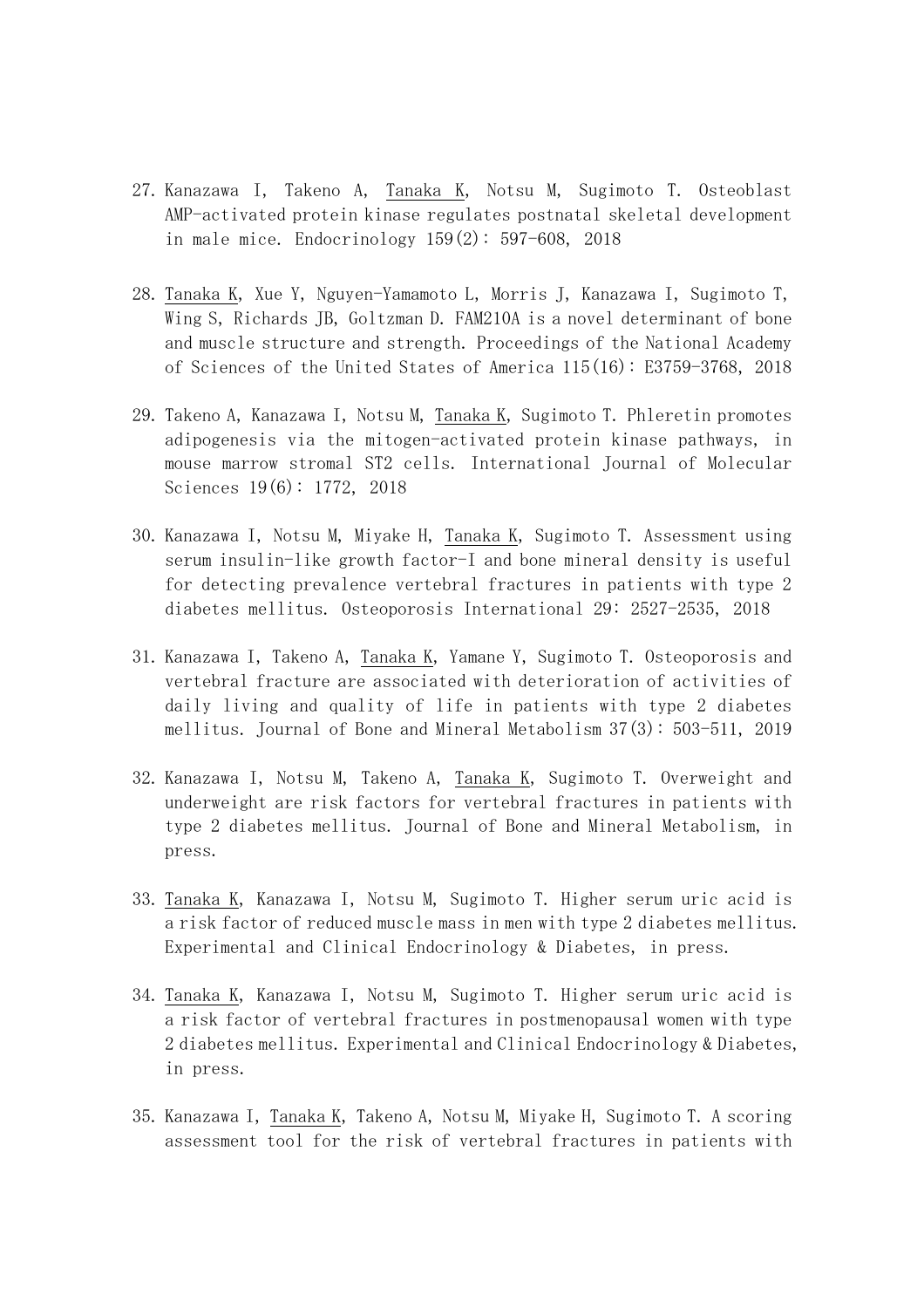type 2 diabetes mellitus. Bone 122: 38-44, 2019

- 36. Adachi N, Kanazawa I, Tanaka K, Takeno A, Notsu M, Tanaka S, Sugimoto T. Insulin-like growth factor-I protects against the detrimental effects of advanced glycation end products and high glucose in myoblastic C2C12 cells. Calcified Tissue International and Musculoskeletal Research 105(1): 89-96, 2019
- 37. Miyake H, Kanazawa I, Tanaka K, Sugimoto T. Low skeletal muscle mass is associated with the risk of all-cause mortality in patients with type 2 diabetes mellitus. Therapeutic Advances in Endocrinology and Metabolism 10; 2042018819842971, 2019
- 38. Takeno A, Kanazawa I, Tanaka K, Notsu M, Sugimoto T. Phloretin suppresses bone morphogenetic protein-2-induced osteoblastogenesis and mineralization via inibition of phosphatidylinositol 3-kinase/Akt pathway. International Journal of Molecular Sciences 20(10): E2481, 2019
- 39. Notsu M, Kanazawa I, Takeno A, Tanaka K, Sugimoto T. Bazedoxifene ameliorates homocysteine-induced apoptosis via NADPH oxidase-interleukin  $1\beta$  and IL-6 pathway in osteocyte-like cells. Calcified Tissue International and Musculoskeletal Research 105(4): 446-457, 2019
- 40. Nguyen-Yamamoto L, Tanaka K, St-Arnaud R, Goltzman D. Vitamin D– regulated osteocytic sclerostin and BMP2 modulate uremic extraskeletal calcification. JCI insight  $4(13)$ : e126467, 2019
- 41. Tanaka K, Kanazawa I, Richards JB, Goltzman D, Sugimoto T. Modulators of Fam210a and roles of Fam210a in myoblastic functions. Calcified Tissue International and Musculoskeletal Research 106(5): 533-540, 2020
- 42. Takeno A, Kanazawa I, Tanaka K, Notsu M, Kanasaki K, Oono T, Ogawa Y, Sugimoto T. High glucose promotes mineralization via bone morphogenic protein 4-Smad signals in early stage of osteoblast differentiation. Diabetology International, in press
- 43. Tanaka K, Morisato Y, Nakajima H, Kanasaki K, Sugimoto T, Kanazawa I. Which is better index for skeletal muscle mass index in evaluation of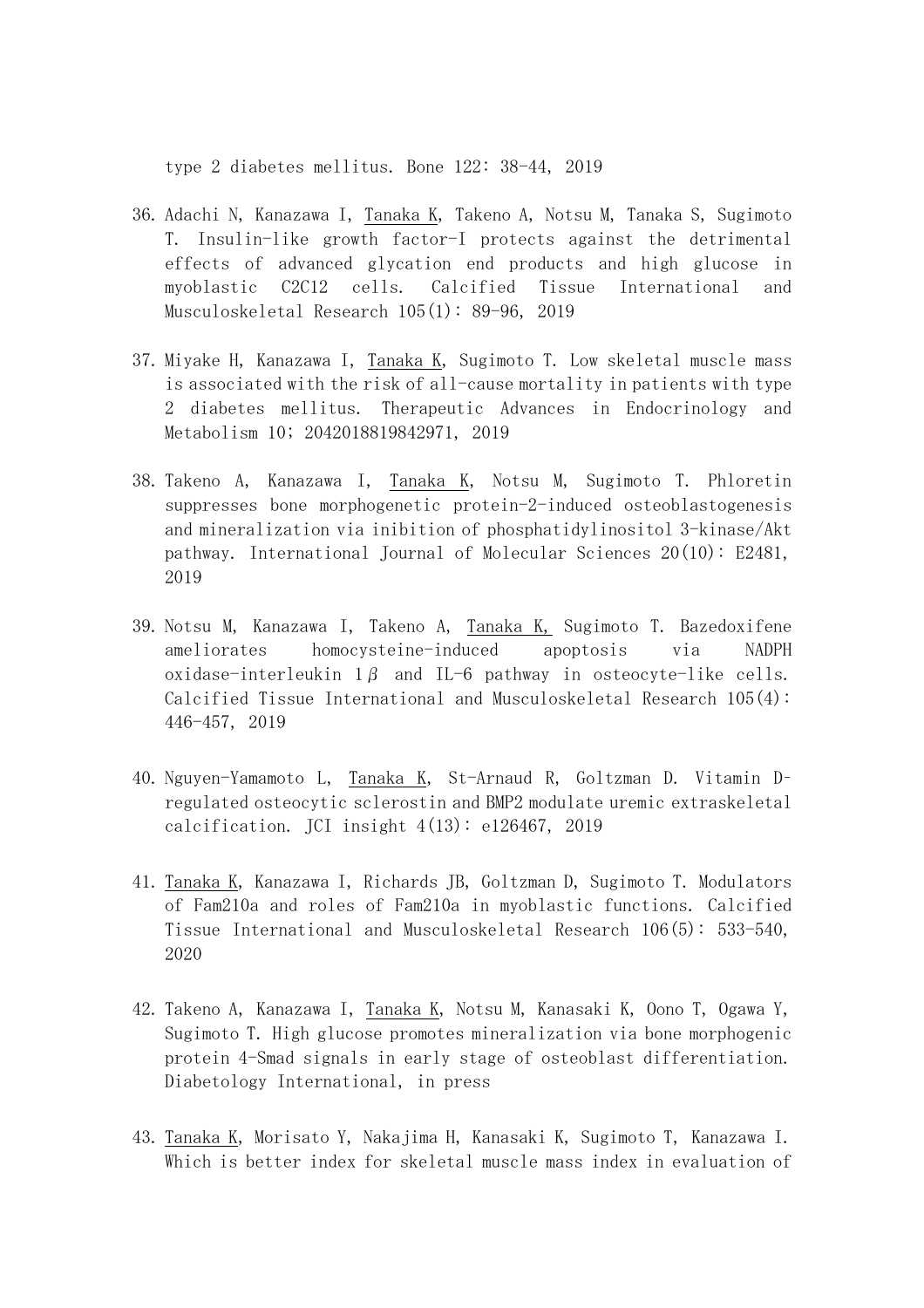physical abilities: present height or maximum height? Internal Medicine, in press

邦文

- 1. 高岡伸, 山口徹, 田中賢一郎, 守田美和, 山本昌弘, 山内美香, 矢野彰三, 杉本利嗣: 2 型糖尿病閉経後女性患者において高血圧症の合併は骨折リスク を増加させる. Osteoporosis Japan 20:21-24, 2012
- 2. 田中賢一郎, 金沢一平, 梶博史, 杉本利嗣:筋由来の骨形成促進因子である osteoglycin (OGN)  $\geq$  Family with sequence similarity 5, member C (FAM5C) の筋骨連関における役割を解明する. 日本骨粗鬆症学会雑誌 2(1):34-35, 2016

## 症例報告

欧文

- 1. Tanaka K, Yamamoto M, Okazaki K, Yamaguchi T, Sugimoto T. Partial improvement of anterior pituitary deficiency following steroid treatment in patients with neurosarcoidosis accompanied by central diabetes insipidus. Internal Medicine 51(16):2175-2179, 2012
- 2. Tanaka K, Yano S, Okuyama K, Sato M, Yamauchi M, Yamaguchi T, Tanabe K, Himeno Y, Sugimoto T. Hypercalcemia associated with eosinophilic myocarditis in a patient undergoing maintenance hemodialysis. Internal Medicine 51(20):2913-2916, 2012
- 3. Tanaka K, Kanazawa I, Yamasaki H, Hasegawa H, Ichida K, Sugimoto T. Xanthinuria Type I with a Novel Mutation of Xanthine Dehydrogenase. The American Journal of the Medical Sciences 350(2):155-156, 2015
- 4. Tanaka K, Kanazawa I, Miyake H, Yano S, Amano C, Ishikawa N, Maruyama R, Sugimoto T. Vitamin D-Mediated Hypercalcemia in Multicentric Castleman's Disease. Journal of Bone and Mineral Metabolism 35:122-125, 2017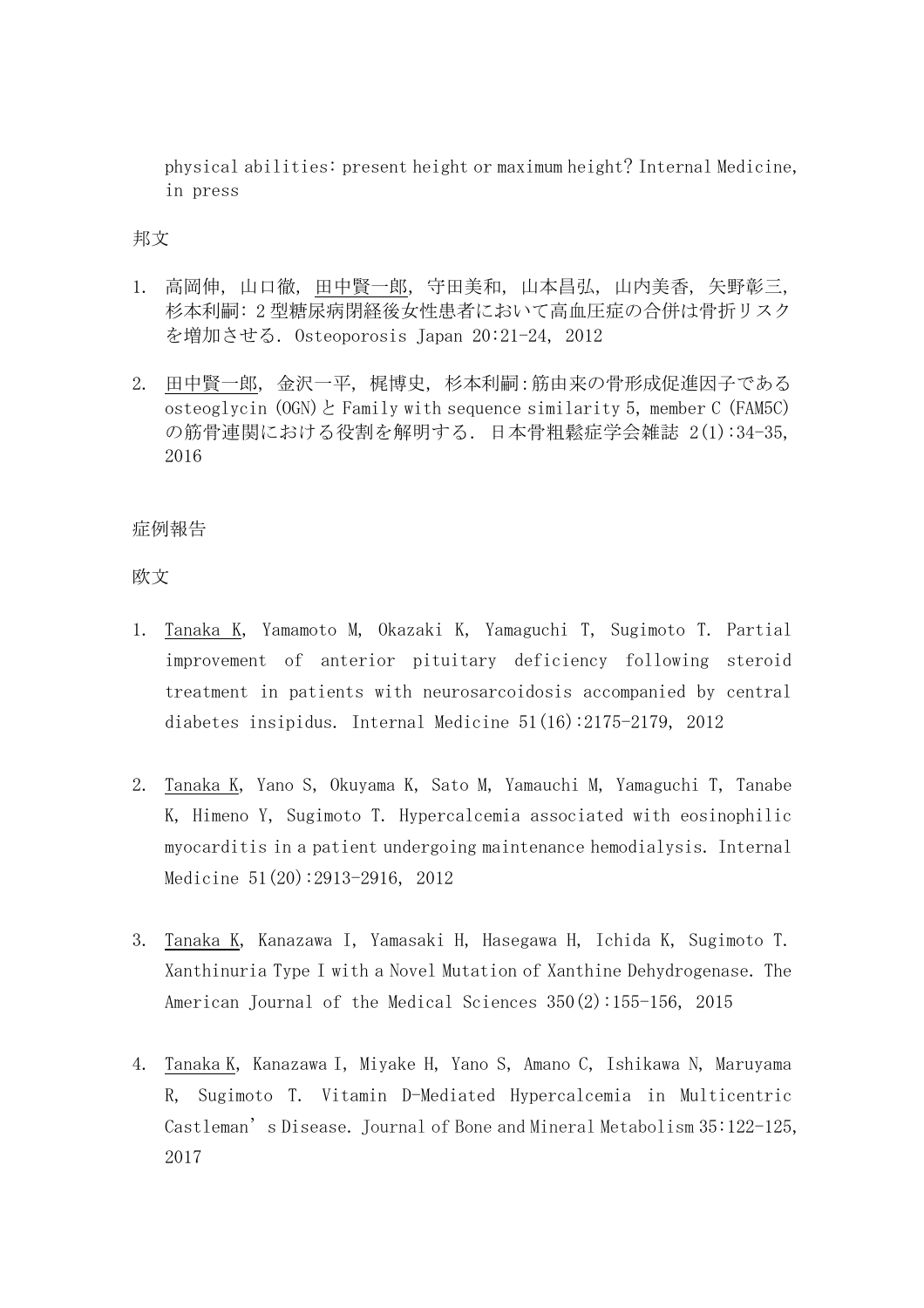## 著書

- 1. 田中賢一郎, 山口徹: PTH の骨での作用機序 2. 骨形成作用 (Wnt シグナル、 スクレロスチン). 松本俊夫編: ファーマナビゲーター PTH編, メディカル ビュー社, 東京, 56-61 (317 頁), 2013 年
- 2. 田中賢一郎、山内美香:悪心・嘔吐(高カルシウム血症に対する検査の選び 方).原田洸,西村義人, 大塚文男編:レジデントノート④, 羊土社, 東京, 87-91(170 頁), 2019
- 3. 田中賢一郎:ASBMR topics-臨床系:骨粗鬆症,サルコペニア.永井隆士編: CLINICAL CALCIUM, 医薬ジャーナル社, 東京, 112-115(146 頁), 2019

シンポジウム

- 1. 田中賢一郎: カレントコンセプト 6 筋・骨連関. 第 32 回日本骨代謝学会学 術集会. 大阪, 2014 年 7 月
- 2. 田中賢一郎:シンポジウム 3 筋機能を制御する異種細胞連関 骨折リスク 関連遺伝子 FAM210A の筋組織、骨量の制御機構の解明. 日本筋学会第 5 回学 術集会, 2019 年 8 月

学会発表

国際学会

- 1. Tanaka K, Inoue Y, Hendy GN, Canaff L, Katagiri T, Kitazawa R, Komori T, Sugimoto T, Seino S, Kaji H. Role of Tmem119 in the signaling of muscle ossification. International Osteoporosis Foundation 2011 Annual Meeting. Australia (Gold Coast), August 2011
- 2. Tanaka K, Inoue Y, Hendy GN, Canaff L, Katagiri T, Kitazawa R, Komori T, Sugimoto T, Seino S, Kaji H. The Role of Tmem119 in the BMP Signaling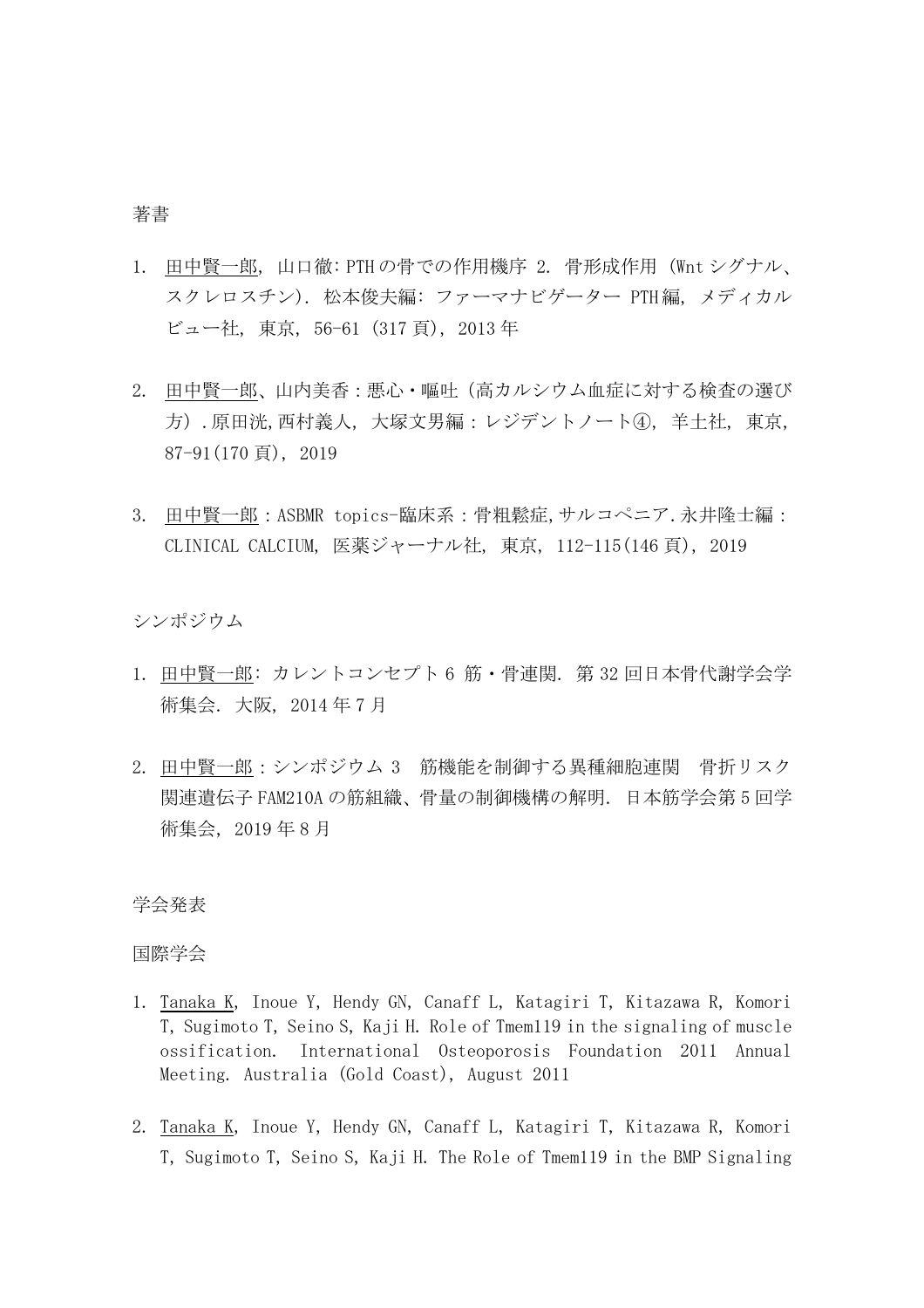Pathway. American Society for Bone and Mineral Research 2011 Annual Meeting. America (San Diego), September, 2011

3. Tanaka K, Inoue Y, Hendy GN, Canaff L, Katagiri T, Kitazawa R, Komori T,

Sugimoto T, Seino S, Kaji H. Tmem119 promotes the differentiation of myoblasts into osteoblasts: Putative factor linking muscle to bone. The Second Scientific Meeting of Asian Federation of Osteoporosis Societies. Japan (Kobe), November, 2011

- 4. Tanaka K, Sugimoto T, Seino S, Kaji H. Muscle-derived humoral factor, osteoglycin (OGN), links muscle to bone. American Society for Bone and Mineral Research 2012 Annual Meeting, America (Minneapolis), October, 2012
- 5. Tanaka K, Yamaguchi T, Kaji H, Kanazawa I, Sugimoto T. The role of endoplasmic reticulum stress in bone formation suppressed by advanced glycation end products. 2nd Joint Meeting of the International Bone and Mineral Society and The Japanese Society for Bone and Mineral Research, Japan (Kobe), May, 2013
- 6. Notsu M, Yamaguchi T, Okazaki K, Tanaka K, Ogawa N, Kanazawa I, Sugimoto T. Advanced glycation end product 3 (AGE3) suppresses the mineralization of mouse stromal ST2 cells by increasing TGF-beta expression and secretion. 2nd Joint Meeting of the International Bone and Mineral Society and The Japanese Society for Bone and Mineral Research, Japan (Kobe), May, 2013
- 7. Notsu M, Yamaguchi T, Okazaki K, Tanaka K, Ogawa N, Kanazawa I, Sugimoto T. Advanced glycation end products inhibit the mineralization of mouse stromal ST2 cells by binding the receptor for AGEs and increasing  $TGF\beta$ expression and secretion. American Society for Bone and Mineral Research 2013 Annual Meeting, America (Baltimore), October, 2013
- 8. Tanaka K, Kaji H, Kanazawa I, Canaff L, Hendy GN, Sugimoto T. Role of the osteoinductive factors, Tmem119, BMP-2 and the ER stress response PERK-eIF2a-ATF4 pathway in the commitment of myoblastic into osteoblastic cells. American Society for Bone and Mineral Research 2013 Annual Meeting, America (Baltimore), October, 2013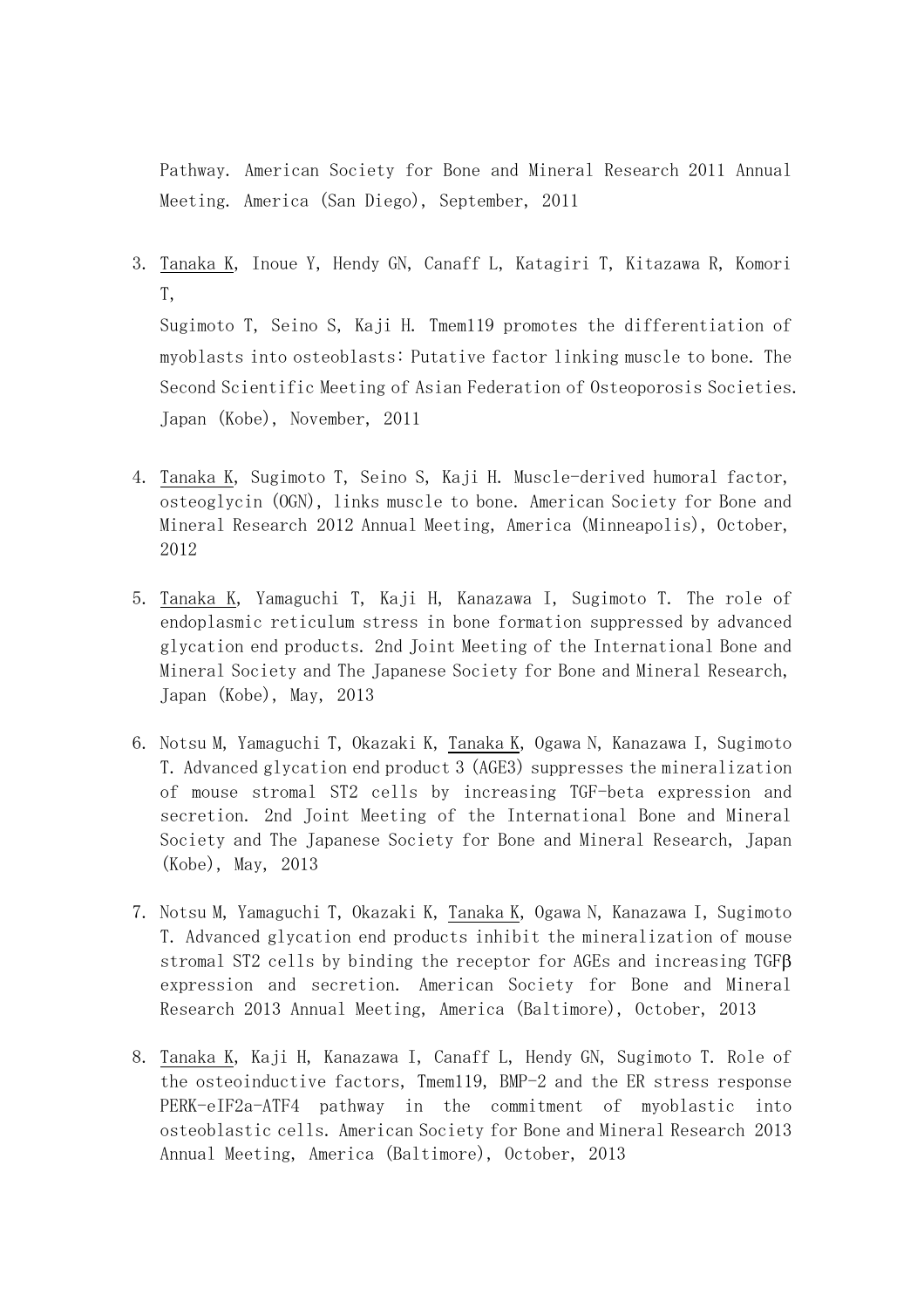- 9. Takeno A, Kanazawa I, Tanaka K, Notsu M, Yokomoto M, Yamaguchi T, Sugimoto T. Activation of AMP-activated Protein Kinase Protects Against Homocysteine-Induced Apoptosis of Osteocytic MLO-Y4 Cells by Regulating the Expressions of NADPH oxidase 1 (Nox1) and Nox2. American Society for Bone and Mineral Research 2015 Annual Meeting, America (Seattle), October, 2015
- 10.Kanazawa I, Tanaka K, Yamaguchi T, Yano S, Kaji H, Sugimoto T. Active vitamin D possesses beneficial effects on the interaction between muscle and bone. American Society for Bone and Mineral Research 2015 Annual Meeting, America (Seattle), October, 2015
- 11.Tanaka K, Xue Y, Richards JB, Goltzman D. The Role of a Novel Gene, Fam210a (family with sequence similarity 210, member a) in Bone Strength, 2016 ETM Research Day, Canada (Montreal), May, 2016
- 12.Tanaka K, Xue Y, Richards JB, Goltzman D. The Role of a Novel Gene, Fam210a (family with sequence similarity 210, member a) in Bone and Muscle. 2016 McGill University Endocrine Retreat, Canada (Montreal), June, 2016
- 13.Tanaka K, Xue Y, Richards JB, Goltzman D. The Role of a Novel Gene, Fam210a (family with sequence similarity 210, member a) in Bone and Muscle. American Society for Bone and Mineral Research 2016 Annual Meeting, America (Atlanta), September, 2016
- 14.Takeno A, Kanazawa I, Tanaka K, Notsu M, Yokomoto-Umakoshi M, Sugimoto T. Simvastatin rescues Homocysteine-Induced Apoptosis of Osteocytic MLO-Y4 Cells by Decreasing the Expressions of NADPH oxidase 1 and 2. American Society for Bone and Mineral Research 2016 Annual Meeting, America (Atlanta), September, 2016
- 15.Kanazawa I, Yokomoto-Umakoshi M, Takeno A, Tanaka K, Notsu M, Sugimoto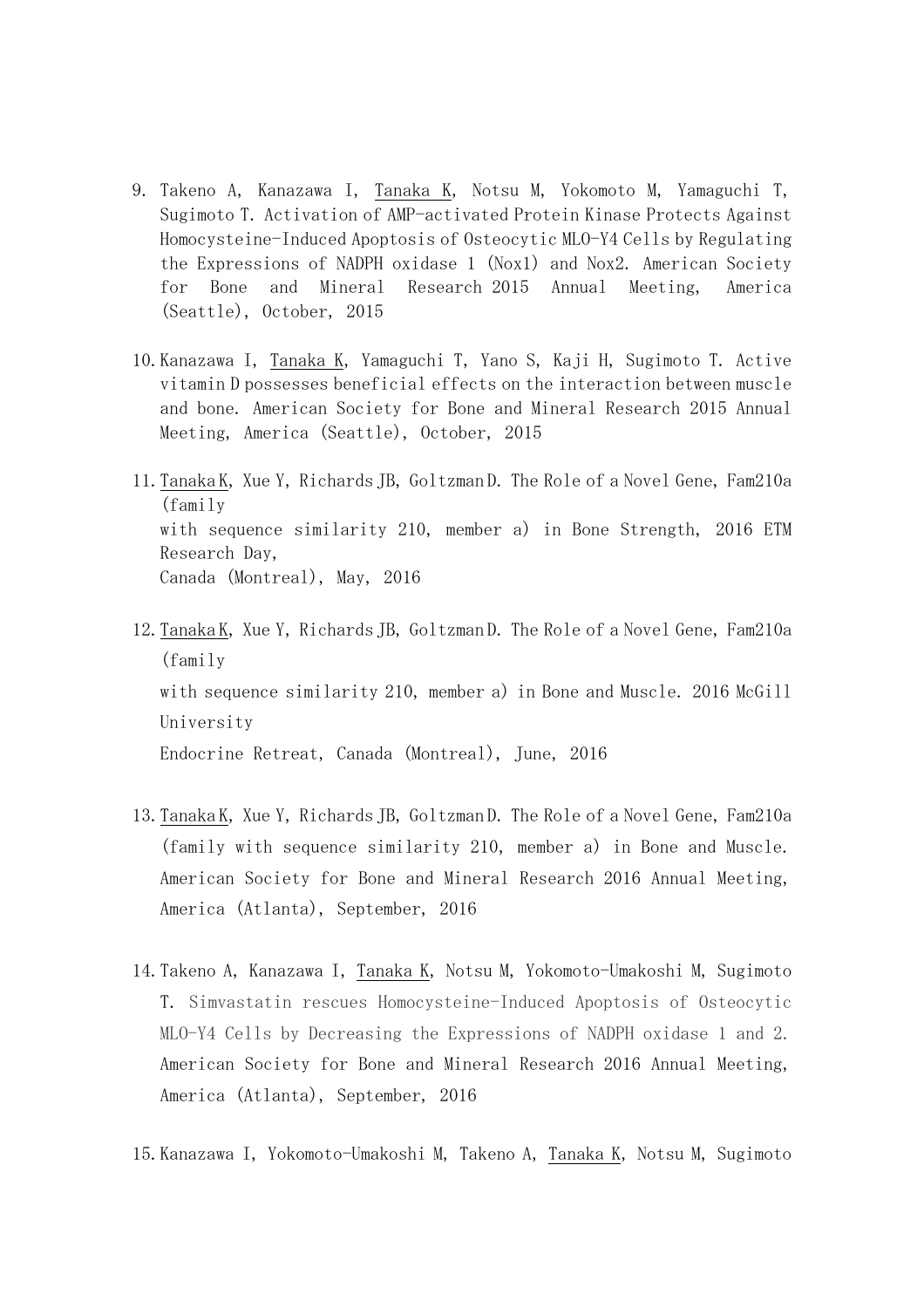T. Activation of AMP-activated Protein Kinase Decreases RANKL Expression and Increases Sclerostin Expression by Inhibiting the Mevalonate Pathway in Osteocytic MLO-Y4 Cells. American Society for Bone and Mineral Research 2016 Annual Meeting, America (Atlanta), September, 2016

- 16.Kanazawa I, Tanaka K, Notsu M, Tanaka S, Kiyohara N, Koike S, Yamane Y, Tada Y, Sasaki M, Yamauchi M, Sugimoto T. Long-term efficacy and safety of add-on therapy of vildagliptin in type 2 diabetes mellitus with insulin treatment.  $11<sup>th</sup>$  International Diabetes Federation Western Pacific Regioon Congress and  $8<sup>th</sup>$  Scientific Meeting of the Asian Association for the Study of Diabetes, Taiwan (Taipei), October, 2016
- 17.Takeno A, Kanazawa I, Notsu M, Tanaka K, Sugimoto T. Effects of Glucose Uptake Inhibition by Phloretin on Expressions of RANKL and Osteocalcin in Osteocytic MLO-Y4-A2 Cells. American Society for Bone and Mineral Research 2017 Annual Meeting, America (Denver), September, 2017
- 18. Kanazawa I, Takeno A, Tanaka K, Notsu M, Sugimoto T. The in Vivo Roles of Osteoblast AMP-activated Protein Kinase in Skeletal Development. American Society for Bone and Mineral Research 2017 Annual Meeting, America (Denver), September, 2017
- 19.Takeno A, Kanazawa I, Notsu M, Tanaka K, Sugimoto T. Roles of Glucose Transporter in Expression of RANKL and Osteocalcin in Osteocytic MLO-Y4-A2 Cells. ANZBMS-IFMRS in conjunction with the JSBMR, Australia (Brisbane), June, 2017
- 20.Kanazawa I, Takeno A, Tanaka K, Notsu M, Sugimoto T. Osteoblast AMP-activated protein kinase regulates skeletal development in vivo. Joint meeting of the Australian & New Zealand Bone & Mineral Society & the International Federation of Musculoskeletal Research Societies in conjunction with the Japanese Society for Bone & Mineral Research, Australia (Brisbane), June, 2017
- 21.Kanazawa I, Takeno A, Tanaka K, Yamane Y, Sugimoto T. Osteoporosis and vertebral fracture are associated with deterioration of ADL and QOL in patients with type 2 diabetes mellitus independently of other diabetic complications. 53th Annual Meeting of the European Association for the Study of Diabetes, Lisbon (Portugal), September, 2017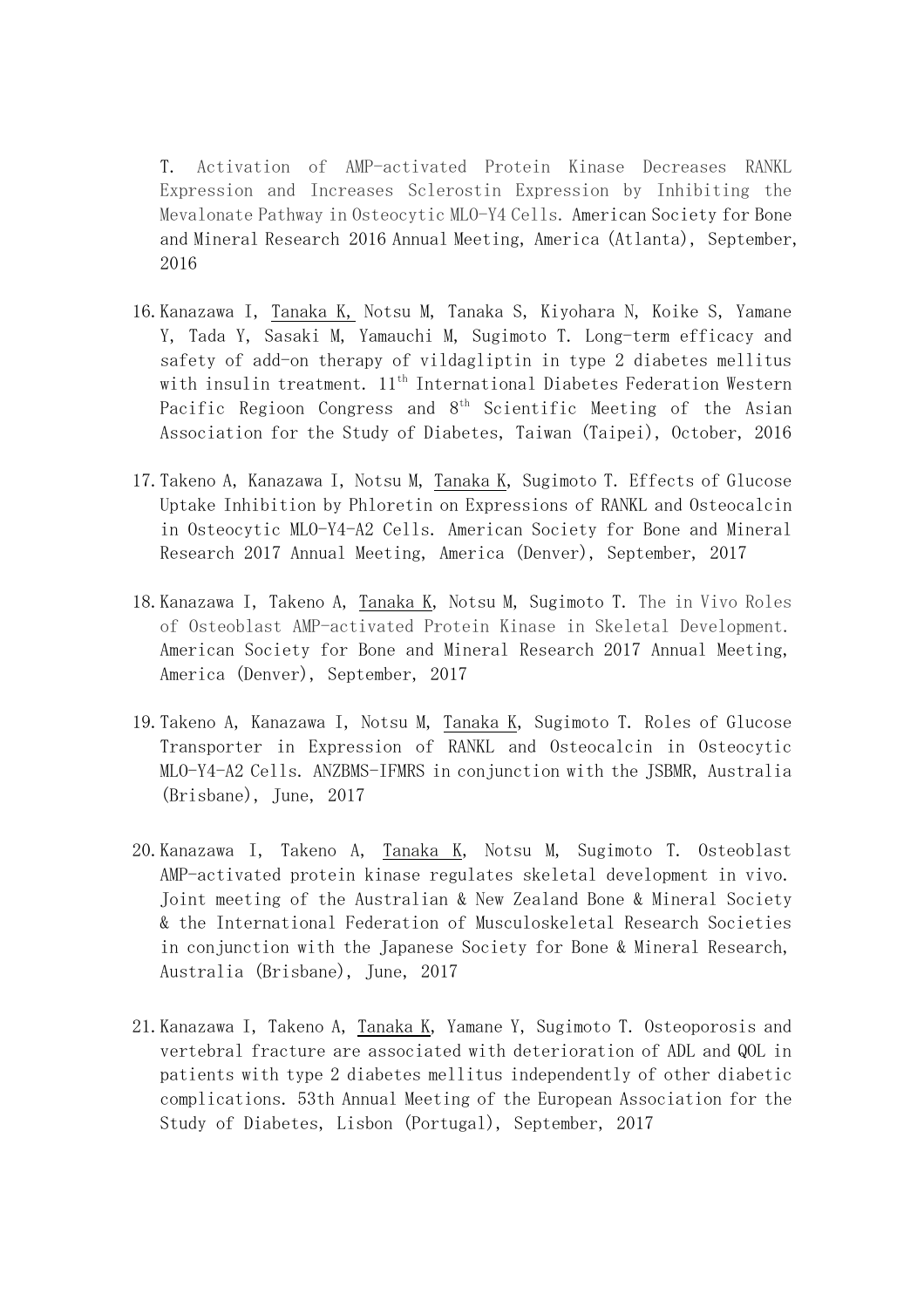- 22.Tanaka K, Xue Y, Nguyen-Yamamoto L, Morris JA, Kanazawa I, Sugimoto T, Wing SS, Richards JB, Goltzman D. Fam210a is a novel determinant of bone and muscle. American Society for Bone and Mineral Research 2018 Annual Meeting, Canada (Montreal), September, 2018
- 23.Kanazawa I, Notsu M, Tanaka K, Sugimoto T. Overweight and underweight are risk factors for vertebral fractures in patients with type 2 diabetes mellitus. American Society for Bone and Mineral Research 2018 Annual Meeting, Canada (Montreal), September, 2018
- 24.Kanazawa I, Notsu M, Tanaka K, Sugimoto T. Association of body mass index with the risk of vertebral fractures in patients with type 2 diabetes mellitus. 54th Annual Meeting of the European Association for the Study of Diabetes, Berlin (Germany), October, 2018
- 25.Kanazawa I, Adachi N, Tanaka K, Takeno A, Notsu M, Tanaka S, Sugimoto T. Insulin-like growth factor-I protects against the detrimental effects of advanced glycation end products and high glucose in myoblastic C2C12 cells. American Diabetes Association 79th Scientific Sessions, America (San Francisco), June, 2019
- 26.Tanaka K, Kanazawa I, Richards JB, Goltzman D, Sugimoto T. Modulators of Fam210a and effects of Fam210a on myoblastic differentiation and degradation. American Society for Bone and Mineral Research 2018 Annual Meeting, America (Orlando), September, 2019
- 27.Kanazawa I, Adachi N, Tanaka K, Takeno A, Notsu M, Tanaka S, Sugimoto T. Effects of advanced glycation end products, high glucose, and insulin-like growth factor-I on myoblastic differentiation and apoptosis in C2C12 cells. American Society for Bone and Mineral Research 2018 Annual Meeting, America (Orlando), September, 2019

国内学会

1. 田中賢一郎, 山本昌弘, 原恭子, 山口徹, 杉本利嗣: 汎下垂体機能低下症を 呈した下垂体サルコイドーシスの一例. 第 10 回日本内分泌学会中国支部学 術集会. 宇部, 2010 年 3 月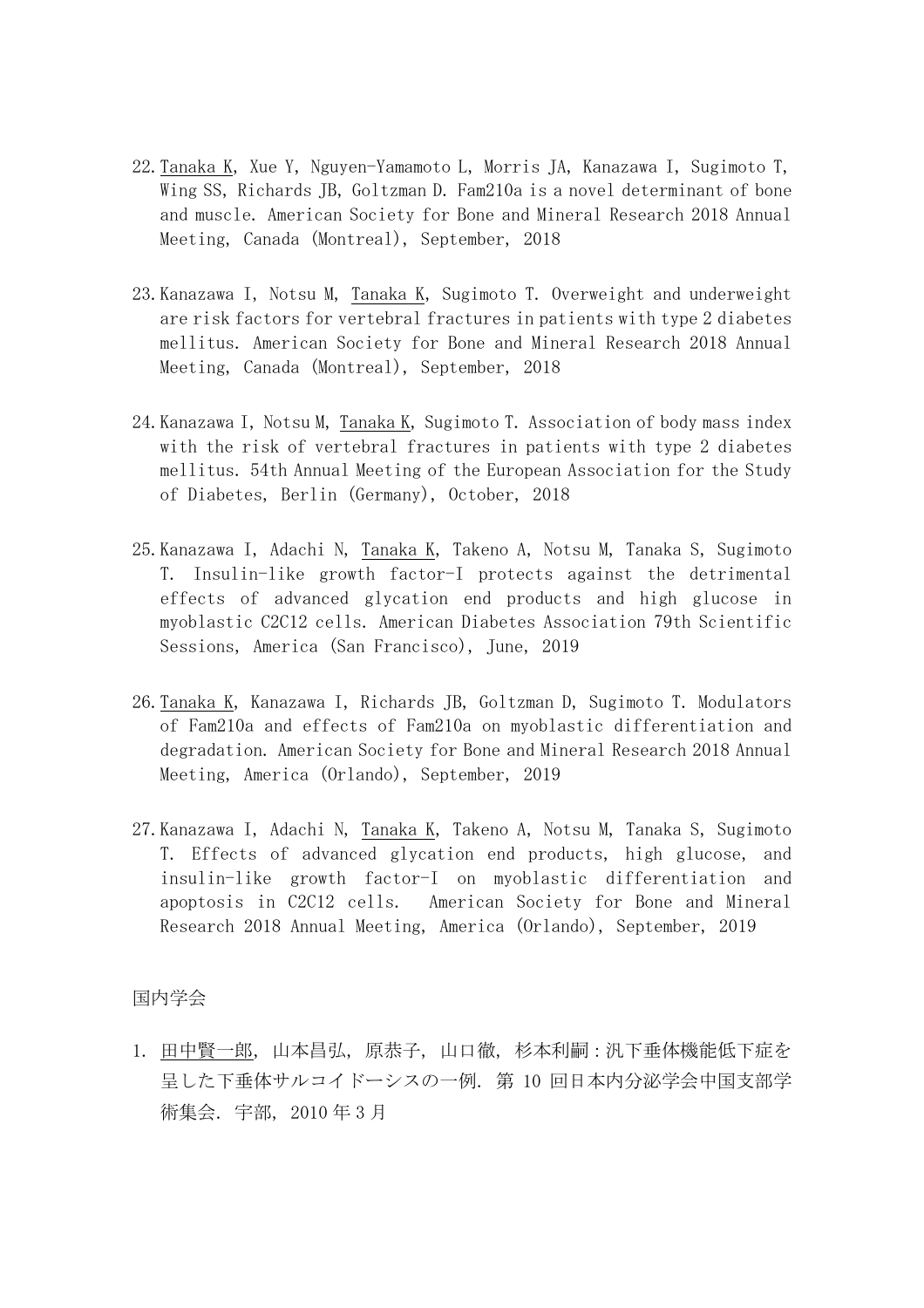- 2. 田中賢一郎, 山本昌弘, 原恭子, 山内美香, 山口徹, 杉本利嗣:内分泌機能 の部分回復を示した中枢神経サルコイドーシスの一例. 第 20 回臨床内分泌 代謝 Update. 北海道, 2011 年 1 月
- 3. 栗岡聡一, 守田美和, 田中小百合, 田中賢一郎, 山口徹, 杉本利嗣:2 型糖 尿病における血圧日内変動異常と内臓脂肪の関連. 第 53 回日本糖尿病学会 年次学術集会. 岡山, 2010 年 5 月
- 4. 梶博史, 田中賢一郎, 井上喜文, 杉本利嗣, 清野進:種々の骨代謝異常にお ける血清スクレロスチンの検討. 第 12 回日本骨粗鬆症学会. 大阪, 2010 年 10 月
- 5. 田中賢一郎, 井上喜文, 比佐伊都子, 片桐岳信, 北澤理子, 北澤荘平, 小 守嘉文, 杉本利嗣, 清野進, 梶博史:筋芽細胞における Tmem119 の骨芽細胞 分化促進機構について. 第 84 回日本内分泌学会学術総会. 神戸, 2011 年 4 月
- 6. 田中賢一郎, 井上喜文, 片桐岳信, 北澤理子, 小守嘉文, 杉本利嗣, 清野 進, 梶博史:筋骨化シグナルにおける Tmem119 の役割. 第 29 回日本骨代謝 学会学術集会. 大阪, 2011 年 7 月
- 7. 田中賢一郎, 井上喜文, 片桐岳信, 北澤理子, 小守嘉文, 杉本利嗣, 清野 進, 梶博史:筋と骨を結びつける因子の探索:Tmem119 の筋芽細胞から骨芽 細胞への分化促進作用. 第 13 回日本骨粗鬆症学会. 神戸, 2011 年 11 月
- 8. 横山抄代, 守田美和, 田中賢一郎, 山本昌弘, 山田正三, 井下尚子, 沖隆, 杉本利嗣:Crooke 変性を伴う周期性 Cushing 病の一例. 第 21 回臨床内分泌 代謝 Update. 浜松, 2012 年 1 月
- 9. 田中賢一郎, 片桐岳信, 杉本利嗣, 清野進, 梶博史:筋骨連関における Osteoglycin(OGN)の役割について. 第 85 回日本内分泌学会学術総会. 名古 屋, 2012 年 4 月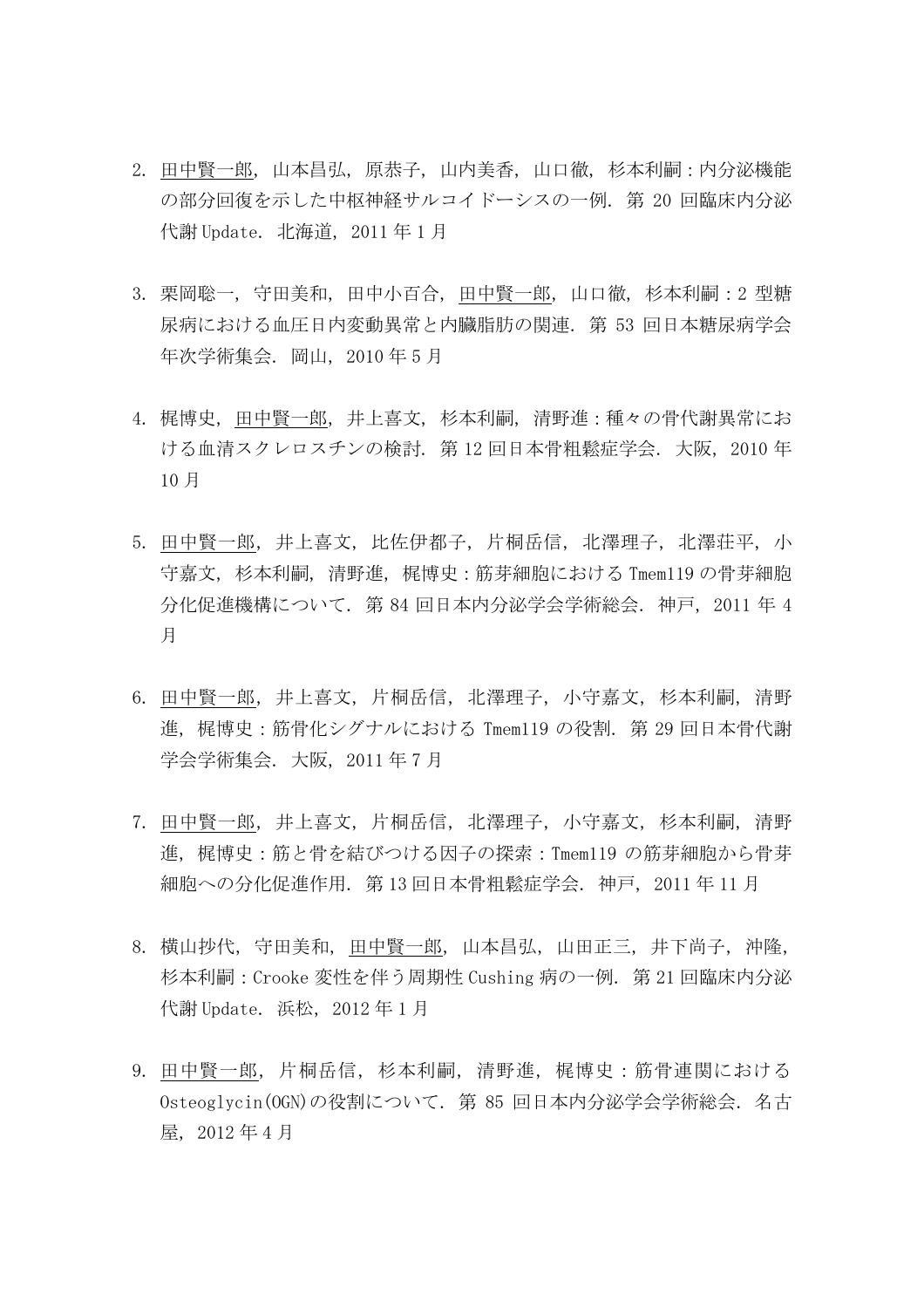- 10.奥山圭介, 矢野彰三, 田中賢一郎, 山内美香, 山口徹, 杉本利嗣:高 Ca 血 症を合併した好酸球性心筋炎を呈した維持血液透析の 1 例. 第 106 回日本内 科学会中国地方会. 出雲, 2012 年 6 月
- 11.田中賢一郎, 杉本利嗣, 清野進, 梶博史:筋から産生され、骨芽細胞分化促 進作用を示す新規液性因子:Osteoglycin(OGN)及び family with sequence similarity 5, member C(FAM5C). 第 30 回日本骨代謝学会学術集会. 東京, 2012 年 7 月
- 12.名和田清子, 山内美香, 田中賢一郎, 高岡伸, 杉本利嗣:閉経後女性におけ る運動機能検査と既存椎体骨折の関連についての検討. 第 14 回日本骨粗鬆 症学会. 新潟, 2012 年 9 月
- 13.田中賢一郎, 金沢一平, 杉本利嗣:経口糖負荷後の血糖上昇は古典的動脈硬 化危険因子とは独立して動脈硬化指標増悪に関与する. 日本糖尿病学会中 国四国地方会第 50 回総会. 松江, 2012 年 11 月
- 14.田中賢一郎, 山口徹, 梶博史, 金沢一平, 杉本利嗣:終末糖化産物(AGEs: Advanced Glycation End Products)の骨形成抑制における小胞体ストレスの 役割. 第 86 回日本内分泌学会学術総会. 仙台, 2013 年 4 月
- 15.野津雅和, 山口徹, 岡崎恭子, 田中賢一郎, 小川典子, 金沢一平, 杉本利 嗣:終末糖化産物(AGEs)は TGF-ß を増加させ骨髄間質細胞石灰化を抑制する. 第 86 回日本内分泌学会学術総会. 仙台, 2013 年 4 月
- 16.金沢一平, 田中賢一郎, 杉本利嗣:75g 経口糖負荷後を用いた血糖値上昇と 動脈硬化指標との関連性の検討―負荷後血糖上昇は古典的動脈硬化危険因 子とは独立して動脈硬化指標である. 第 110 回日本内科学会講演会. 東京, 2013 年 4 月
- 17.多田裕子, 山口徹, 田中賢一郎, 田中小百合, 野津雅和, 三宅仁美, 守田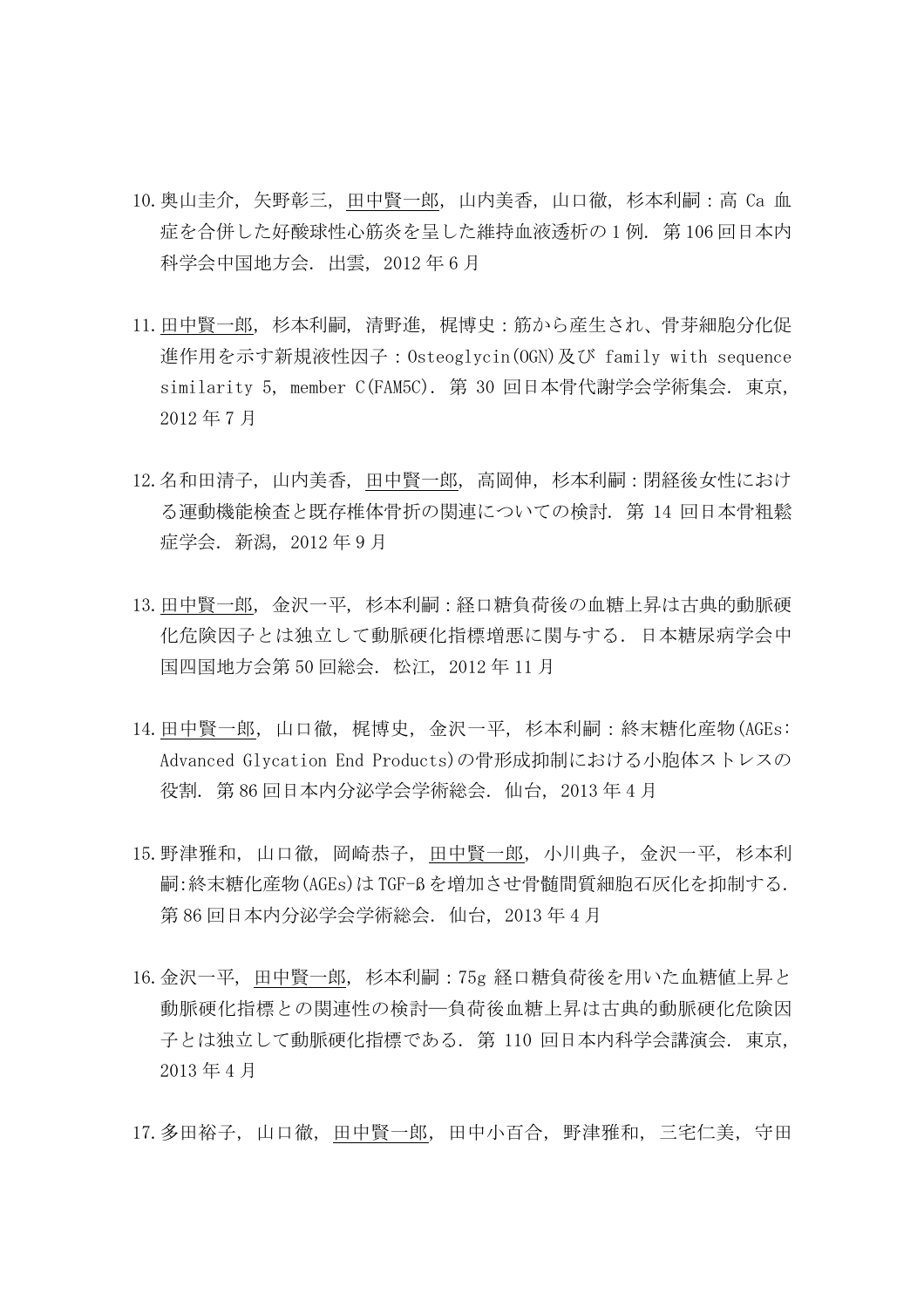美和, 小川典子, 金沢一平, 山本昌弘, 杉本利嗣:2 型糖尿病患者における 血糖コントロール前後の尿中 Ca とその変化量の糖・骨代謝マーカーに対す る相互関連についての検討. 第 56 回日本糖尿病学会年次学術集会. 熊本, 2013 年 5 月

- 18.田中賢一郎, 金沢一平, 山口徹, 梶博史, 杉本利嗣:活性型ビタミン D は AGE2,3による筋芽細胞分化抑制及び骨芽細胞分化促進因子Osteoglycin発現 抑制を回復させる. 第 87 回日本内分泌学会学術総会. 福岡, 2014 年 4 月
- 19.野津雅和, 山口徹, 岡崎恭子, 竹野歩, 田中賢一郎, 小川典子, 金沢一平, 杉本利嗣:マウス骨髄間質 ST2 細胞において AGE3 は TGF-ß 非依存性にアポ トーシスを増強し増殖を抑制する.第 87 回日本内分泌学会学術総会. 福岡, 2014 年 4 月
- 20.金沢一平, 田中賢一郎, 多田裕子, 山根雄幸, 野津雅和, 清原信昭, 小池 抄代, 山内美香, 杉本利嗣:インスリン治療中 2 型糖尿病患者へのビルダグ リプチン併用による有用性の検討. 第 57 回日本糖尿病学会年次学術集会. 大阪, 2014 年 5 月
- 21.清原信昭, 金沢一平, 田中賢一郎, 野津雅和, 多田裕子, 山口徹, 杉本利 嗣:糖尿病患者における新規持効型インスリンデグルデクの血糖管理におけ る有用性の検討. 第 57 回日本糖尿病学会年次学術集会. 大阪, 2014 年 5 月
- 22.田中賢一郎, 金沢一平, 杉本利嗣:閉経後 2 型糖尿病女性において、血中ペ ントシジン濃度上昇は骨格筋量低下に関与する. 第 57 回日本糖尿病学会年 次学術集会. 大阪, 2014 年 5 月
- 23.多田裕子, 金沢一平, 野津雅和, 清原信昭, 田中賢一郎, 佐々木基史, 杉 本利嗣:高齢 2 型糖尿病患者への長期シタグリプチン投与は、HbA1c を改善 し、かつ経口血糖降下薬を減量させる. 第 57 回日本糖尿病学会年次学術集 会. 大阪, 2014 年 5 月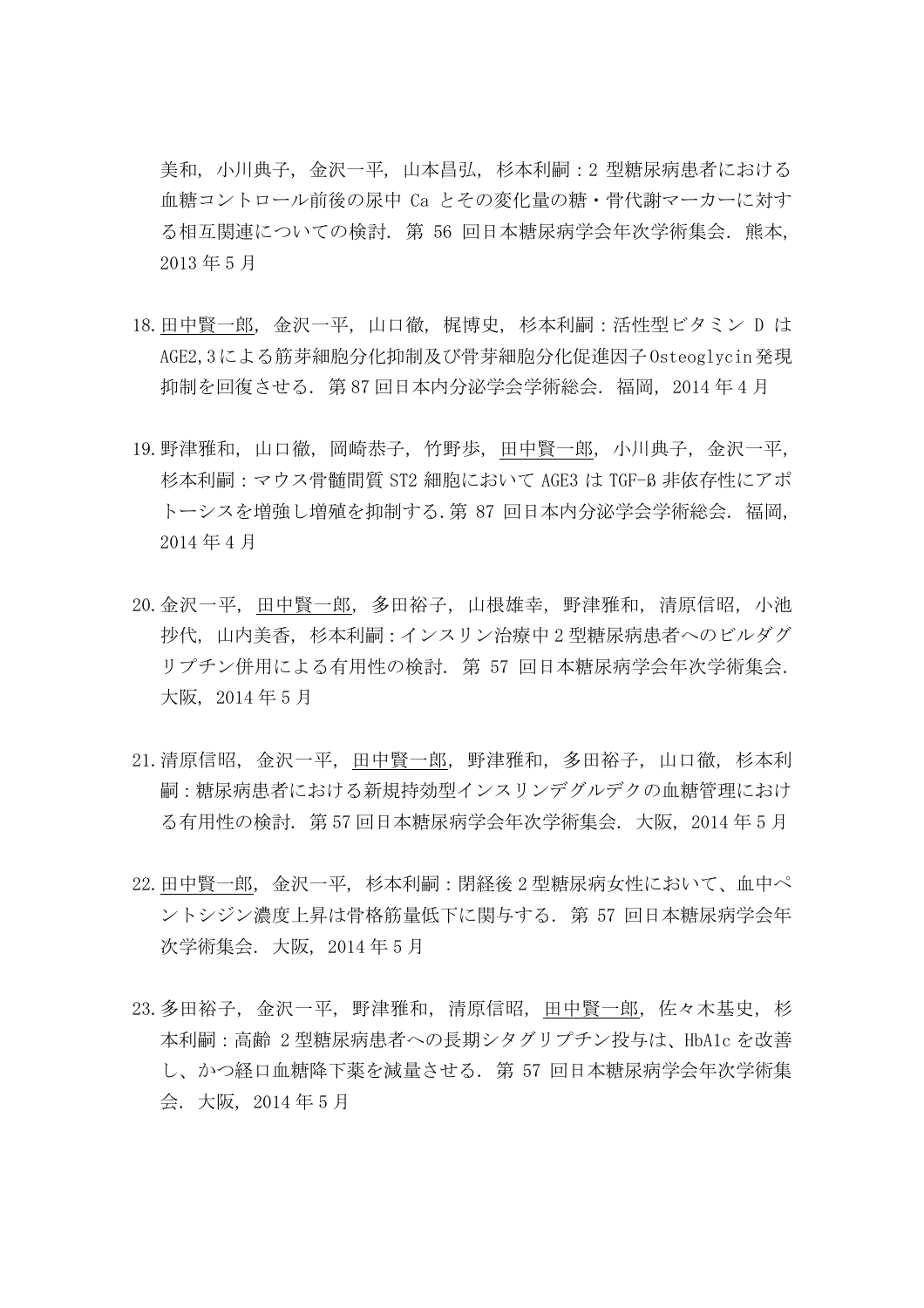- 24.藤澤遥香, 金沢一平,田中賢一郎, 市田公美, 杉本利嗣:新規遺伝子変異を 同定し得たxanthine尿症1型の一例. 第110回日本内科学会中国地方会. 山 口, 2014 年 5 月
- 25.田中賢一郎, 山口徹, 金沢一平, 杉本利嗣:AGE2,3 が骨細胞の sclerostin、 RANKL発現およびアポトーシスに及ぼす影響. 第32回日本骨代謝学会学術集 会. 大阪, 2014 年 7 月
- 26.田中賢一郎, 金沢一平, 山口徹, 梶博史, 杉本利嗣:AGE2,3 及び活性型ビタ ミン D の筋芽細胞分化及び骨芽細胞分化促進因子 Osteoglycin に及ぼす影響. 第 32 回日本骨代謝学会学術集会. 大阪, 2014 年 7 月
- 27.野津雅和, 山口徹, 岡崎恭子, 竹野歩, 田中賢一郎, 小川典子, 金沢一平, 杉本利嗣:終末糖化産物(AGEs)は TGF-ß を増加させヒト間葉系幹細胞の石灰 化を抑制する. 第 32 回日本骨代謝学会学術集会. 大阪, 2014 年 7 月
- 28.名和田清子, 山内美香, 田中賢一郎, 小川典子,杉本利嗣:閉経後女性にお ける可溶性αklotho と栄養摂取量の関係についての検討. 第 32 回日本骨代 謝学会学術集会. 大阪, 2014 年 7 月
- 29.田中賢一郎, 金沢一平, 杉本利嗣:2 型糖尿病におけるサルコペニア発症メ カニズムについての検討―内因性インスリン分泌能低下は筋肉量を規定す る独立した危険因子である. 第 16 回日本骨粗鬆症学会. 東京, 2014 年 10 月
- 30.又賀建太郎, 野津雅和, 田中賢一郎, 金沢一平, 山口徹, 杉本利嗣:敗血症 中の低血糖を契機として相対的副腎皮質機能低下症と診断しえた血液透析 症例. 日本糖尿病学会中国四国地方会第 52 回総会. 広島, 2014 年 10 月
- 31.藤澤遥香, 金沢一平,田中賢一郎, 奥山圭介, 市田公美, 杉本利嗣:関節痛 を呈し新規遺伝子変異を同定し得た xanthine 尿症 1 型の一例. 第 24 回臨床 内分泌代謝 Update. 埼玉, 2014 年 11 月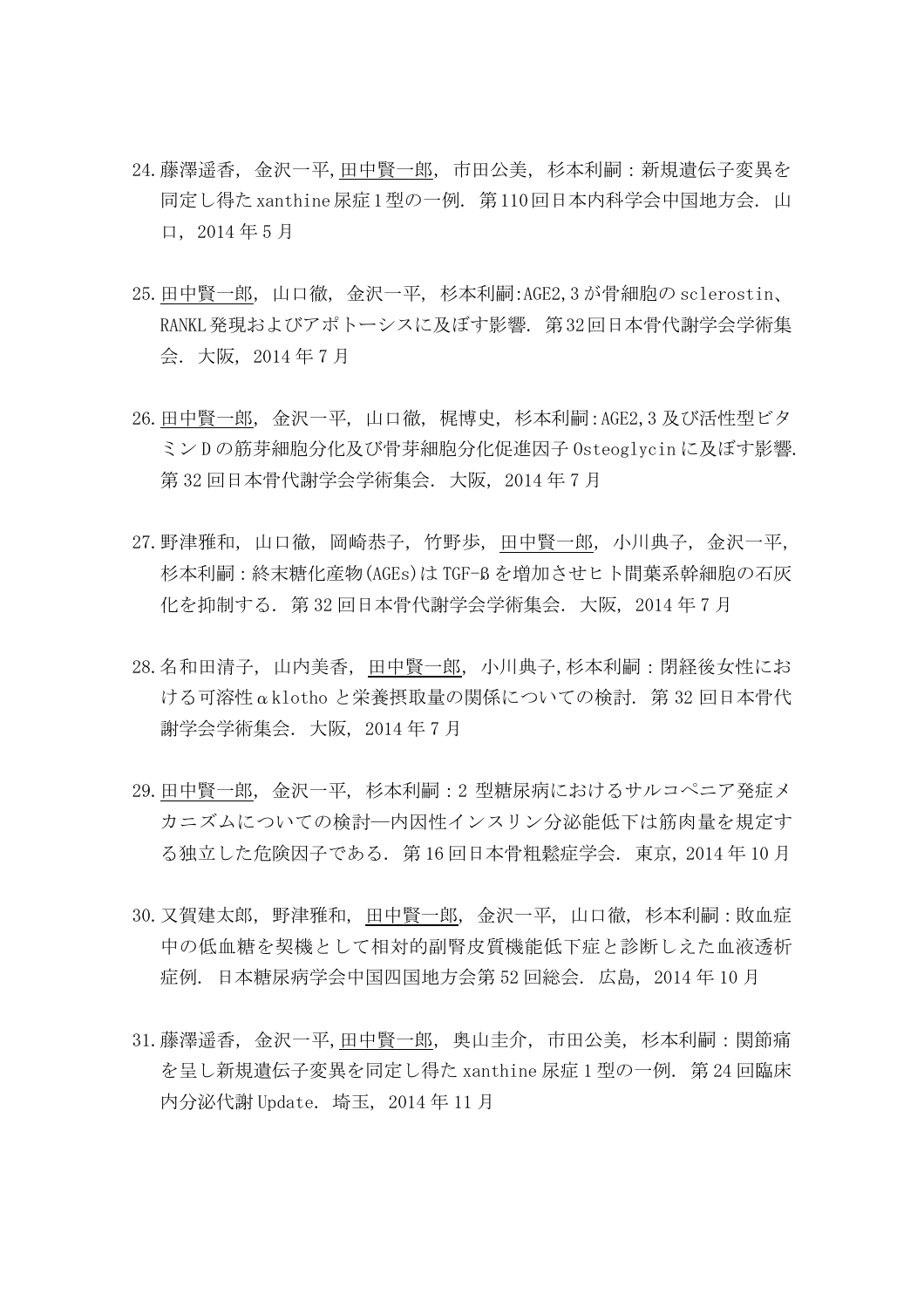- 32.長谷川弘, 篠原佳彦, 田中賢一郎, 金沢一平, 杉本利嗣, 市田公美:アロプ リノール負荷試験によるキサンチン尿症のタイプ分類. 第 48 回日本痛風・ 核酸代謝学会総会. 東京, 2015 年 2 月
- 33.竹野歩, 金沢一平, 田中賢一郎, 野津雅和, 横本真希, 山口徹, 杉本利 嗣:AMP kinase 活性化はホモシステインによる骨細胞 MLO-Y4 のアポトーシ ス誘導を解除する. 第 88 回日本内分泌学会学術総会. 東京, 2015 年 4 月
- 34.竹野歩, 金沢一平, 田中賢一郎, 野津雅和, 横本真希, 山口徹, 杉本利 嗣:AMP kinase 活性化はホモシステインによる骨細胞 MLO-Y4 のアポトーシ ス誘導を解除する. 第 33 回日本骨代謝学会学術集会. 東京, 2015 年 7 月
- 35.山内美香, 名和田清子, 田中賢一郎, 小川典子, 山本昌弘, 杉本利嗣:閉経 後女性における Fibroblast Growth Factor 23(FGF23)と骨粗鬆症性骨折の関 係についての検討. 第 17 回日本骨粗鬆症学会. 広島, 2015 年 9 月
- 36.野津雅和, 金沢一平, 竹野歩, 横本真希, 田中賢一郎, 山口徹, 杉本利 嗣:骨細胞様細胞 MLO-Y4-A2 において終末糖化産物 AGE3 は TGFß を介してア ポトーシスおよび sclerostin 発現を増加する.第 89 回日本内分泌学会学術 総会. 京都, 2016 年 4 月
- 37.野津雅和, 金沢一平, 竹野歩, 横本真希, 田中賢一郎, 山口徹, 杉本利 嗣:終末糖化産物 AGE3 は TGFß を介して骨細胞様細胞 MLO-Y4-A2 のアポトー シスおよび sclerostin 発現を増加する.第 34 回日本骨代謝学会学術集会. 大阪, 2016 年 7 月
- 38.竹野歩, 金沢一平, 田中賢一郎, 野津雅和, 横本真希, 杉本利嗣:マウス骨 細胞系 MLO-Y4 細胞株においてシンバスタチンは NADPH oxidase 1 および 2 発現の抑制を介してホモシステインによるアポトーシス促進を解除する.第 34 回日本骨代謝学会学術集会. 大阪, 2016 年 7 月
- 39.横本真希, 金沢一平, 竹野歩, 田中賢一郎, 野津雅和, 杉本利嗣:骨細胞系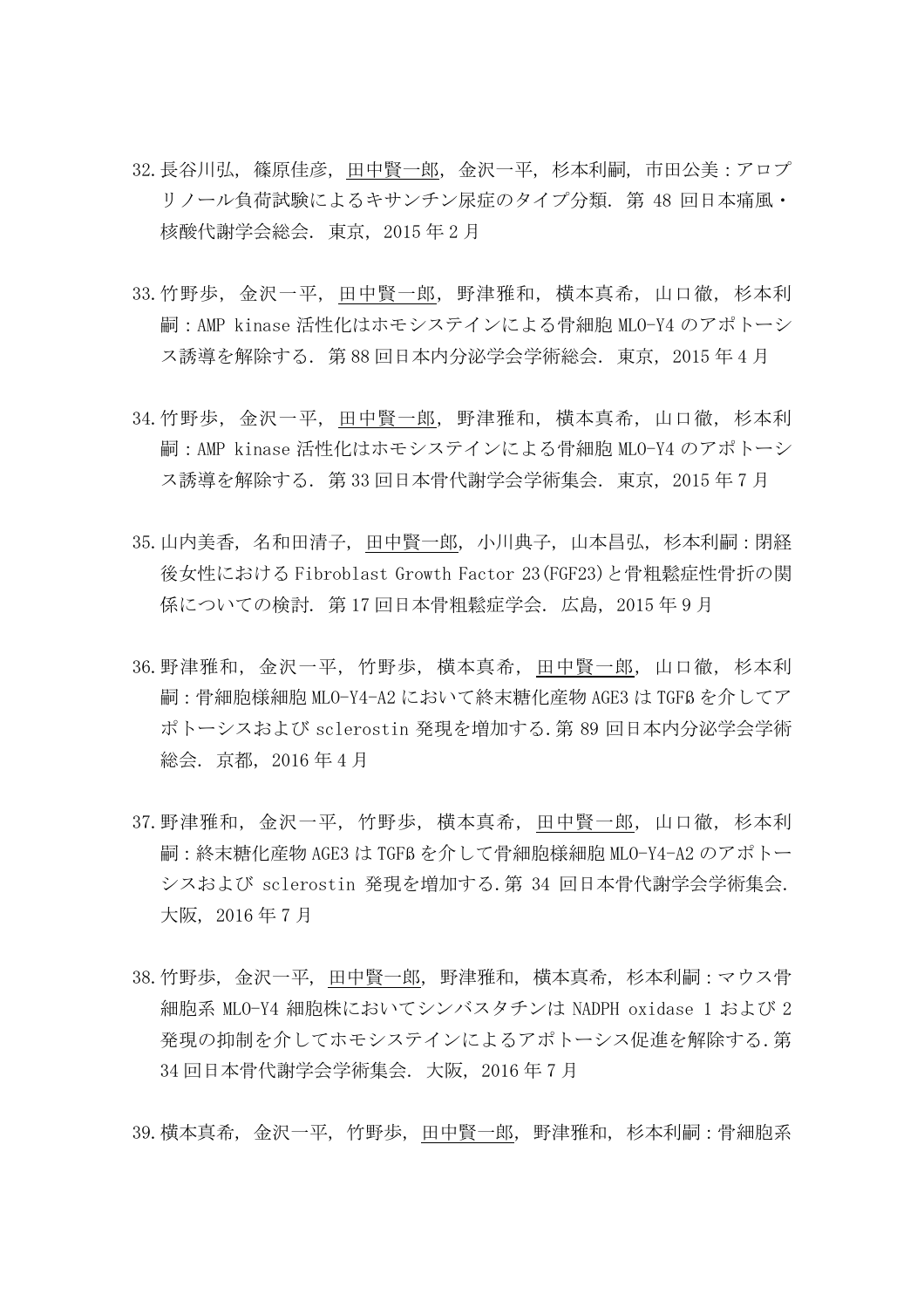MLO-Y4 細胞において AMP-activated protein kinase 活性化はメバロチン酸 経路を阻害することにより RANKL 発現を減尐させ、スクレロスチン発現を増 加させる.第 34 回日本骨代謝学会学術集会. 大阪, 2016 年 7 月

- 40.金沢一平, 竹野歩, 田中賢一郎, 山根雄幸, 杉本利嗣:2 型糖尿病患者にお いて骨粗鬆症、椎体骨折は他の糖尿病合併症や治療法とは独立してADLとQOL の低下に寄与する. 第 18 回日本骨粗鬆症学会. 仙台, 2016 年 10 月
- 41.竹野歩, 金沢一平, 野津雅和, 田中賢一郎, 杉本利嗣:糖代謝における骨細 胞グルコース感知の重要性についての検討. 第 90 回日本内分泌学会学術総 会. 京都, 2017 年 4 月
- 42.竹野歩, 金沢一平, 野津雅和, 田中賢一郎, 杉本利嗣:骨細胞における glucose transporter 阻害は AMPK-activated protein kinase 活性化と MAPK 経路を介して osteocalcin、RANKL 発現を低下させる. 第 35 回日本骨代謝学 会学術集会. 福岡, 2017 年 7 月
- 43.金沢一平、野津雅和、三宅仁美、田中賢一郎、杉本利嗣:2 型糖尿病におけ る血清 IGF-I 値と骨密度を組み合わせた新たな椎体骨折予測指標の検討. 第 90 回日本内分泌学会学術総会、京都、2017 年 5 月
- 44.竹野歩、金沢一平、野津雅和、田中賢一郎、杉本利嗣:糖代謝における骨細 胞グルコース感知の重要性についての検討.第 90 回日本内分泌学会学術総 会、京都、2017 年 5 月
- 45.金沢一平、竹野歩、田中賢一郎、野津雅和、杉本利嗣:骨芽細胞 AMP-activated protein kinase の骨伸長、骨量増加における役割の検討.第 35 回日本骨代 謝学会学術集会、福岡、2017 年 7 月
- 46.竹野歩、金沢一平、野津雅和、田中賢一郎、杉本利嗣:骨細胞における glucose transporter 阻害は AMP-activated protein kinase 活性化と MAPK 経路抑制 を介して osteocalcin、RANKL 発現を低下させる.第 35 回日本骨代謝学会学 術集会、福岡、2017 年 7 月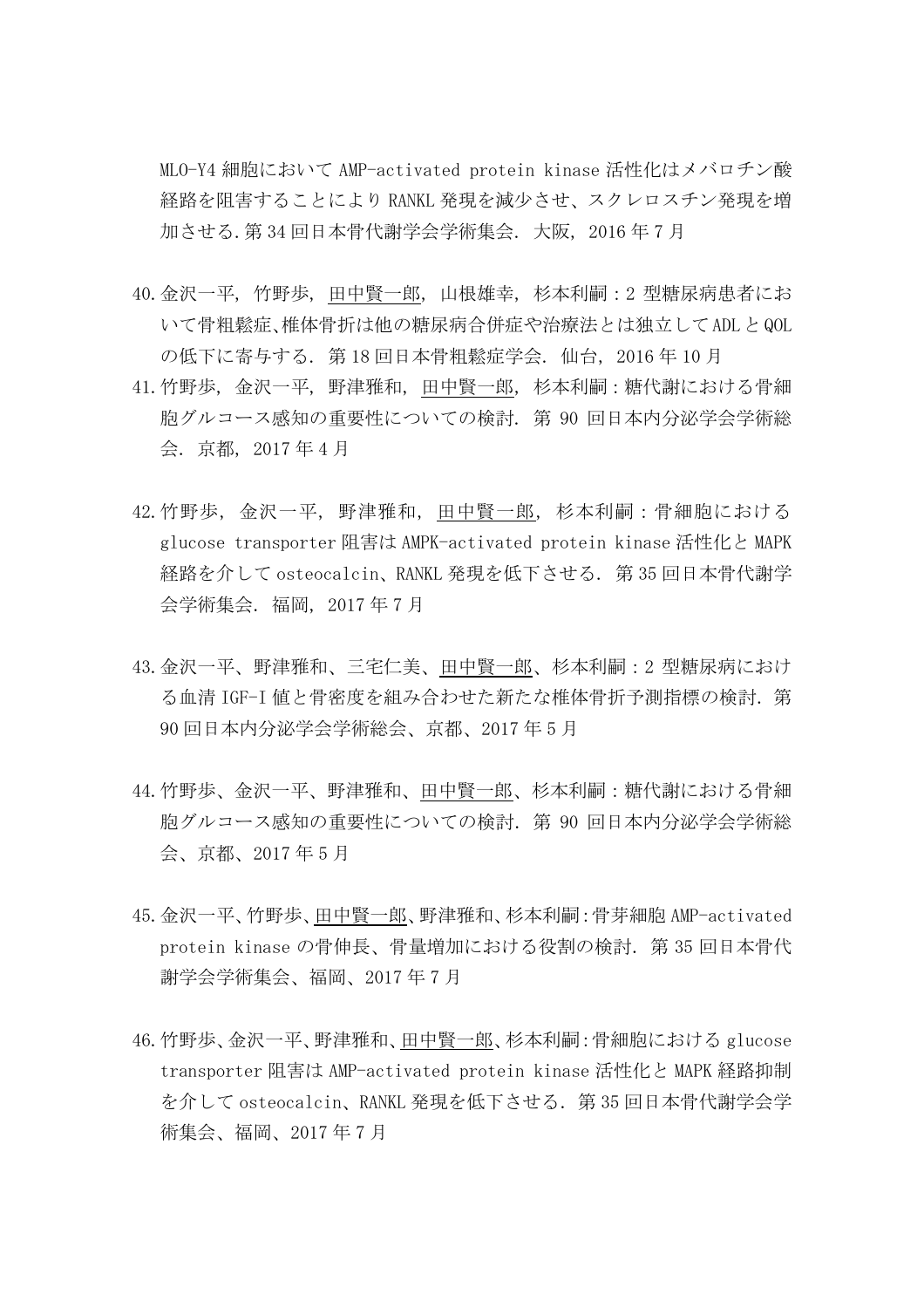- 47.金沢一平、野津雅和、三宅仁美、田中賢一郎、杉本利嗣:2 型糖尿病におけ る血清 IGF-I 値と骨密度を用いた椎体骨折リスク評価の有用性. 第 19 回日 本骨粗鬆症学会、大阪、2017 年 10 月
- 48.金沢一平、竹野歩、田中賢一郎、山根雄幸、杉本利嗣:糖尿病関連骨粗鬆症 の ADL、QOL に与える影響についての検討. 第 32 回日本糖尿病合併症学会、 東京、2017 年 10 月
- 49.竹野歩、金沢一平、野津雅和、田中賢一郎、杉本利嗣:Phleretin がマウス 骨髄間葉系細胞 ST2 の骨芽細胞および脂肪分化に与える影響. 第 91 回日本 内分泌学会学術総会、宮崎、2018 年 4 月
- 50.田中賢一郎、金沢一平、杉本利嗣、David Goltzman:新規骨折リスク関連遺 伝子 FAM210A の筋組織、骨量の制御機構の解明. 第 91 回日本内分泌学会学 術総会、宮崎、2018 年 4 月
- 51.田中賢一郎、金沢一平、野津雅和、杉本利嗣:閉経後 2 型糖尿病女性におい て、血中尿酸値の上昇は椎体骨折リスクを増加させる.第 61 回日本糖尿病 学会年次学術集会、東京、2018 年 5 月
- 52.野津雅和、金沢一平、竹野歩、田中賢一郎、山内美香、杉本利嗣:骨細胞様 MLO-Y4-A2 細胞においてバゼドキシフェンはホモシステインによるアポトー シスを抑制する.第 36 回日本骨代謝学会学術集会、長崎、2018 年 7 月
- 53.田中賢一郎、金沢一平、杉本利嗣、David Goltzman:新規骨折リスク関連遺 伝子 FAM210A の筋、骨組織における重要性の検討.第 36 回日本骨代謝学会 学術集会、長崎、2018 年 7 月
- 54.竹野歩、金沢一平、野津雅和、田中賢一郎、杉本利嗣:GLUT 阻害剤 phloretin はグルコース取り込みとは独立してマウス骨髄間葉系細胞 ST2 の骨芽細胞お よび脂肪細胞分化を制御する.第 36 回日本骨代謝学会学術集会、長崎、2018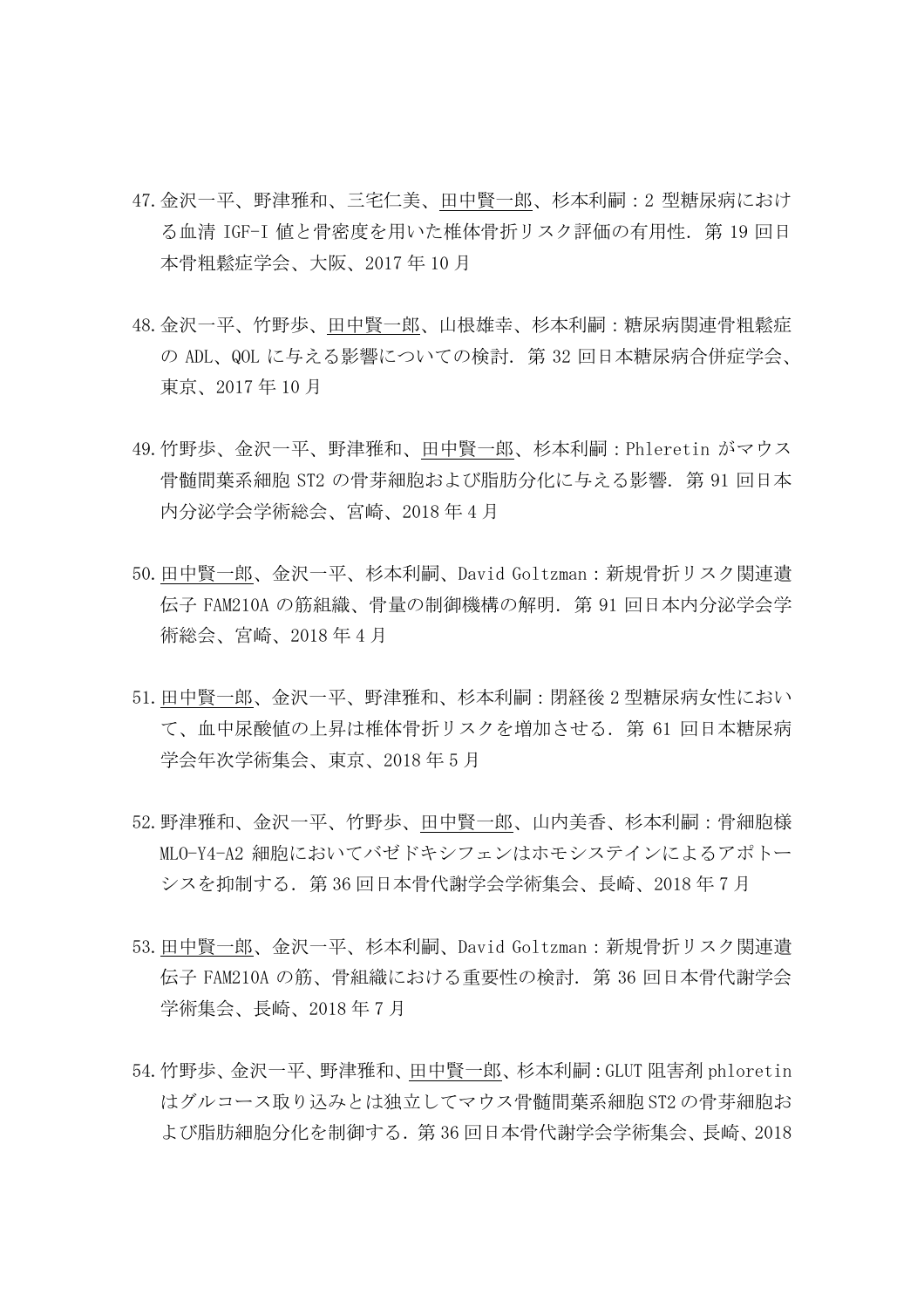- 55.和田里美、野津雅和、槙野裕文、田中賢一郎、田中小百合、守田美和、金沢 一平、山本昌弘、山内美香、杉本利嗣:骨代謝マーカーが診断契機となった 多発性骨髄腫の1例. 第19回日本内分泌学会中国支部学術集会、鳥取、2018 年
- 56.野津雅和、竹谷海、田中賢一郎、田中小百合、守田美和、金沢一平、山本昌 弘、山内美香、杉本利嗣: 妊娠を契機に発症したプランマー病の1例. 第19 回日本内分泌学会中国支部学術集会、鳥取、2018 年
- 57.芝尾茉利子、野津雅和、和田里美、田中賢一郎、田中小百合、守田美和、金 沢一平、山本昌弘、山内美香、杉本利嗣:急激に甲状腺ホルモンが改善した CKD 合併粘液水腫の1例. 第19回山陰内分泌研究会、鳥取、2018年
- 58.矢本琢真、田中小百合、山崎遥香、和田里美、田中賢一郎、野津雅和、守田 美和、金沢一平、山本昌弘、山内美香、杉本利嗣:抗 GAD 抗体弱陽性で発症 し 1 か月後に陰性化した高齢劇症 1 型糖尿病の1例.第 27 回島根糖尿病セ ミナー、島根、2018 年
- 59.和田里美、田中小百合、山崎遥香、田中賢一郎、野津雅和、守田美和、金沢 一平、山本昌弘、山内美香、杉本利嗣:抗 GAD 抗体弱陽性で発症し 1 カ月後 に陰性化した高齢発症劇症 1 型糖尿病の 1 例.日本糖尿病学会中国四国地方 会第 56 回総会、山口、2018 年 10 月 26-27 日
- 60.田中賢一郎、金沢一平、野津雅和、杉本利嗣:2 型糖尿病男性において、血 中尿酸値の上昇は筋量低下に関連する.第 20 回日本骨粗鬆症学会、長崎、 2018 年 10 月
- 61.金沢一平、野津雅和、田中賢一郎、杉本利嗣:2 型糖尿病における body mass index と椎体骨折との関係.第 20 回日本骨粗鬆症学会、長崎、2018 年 10 月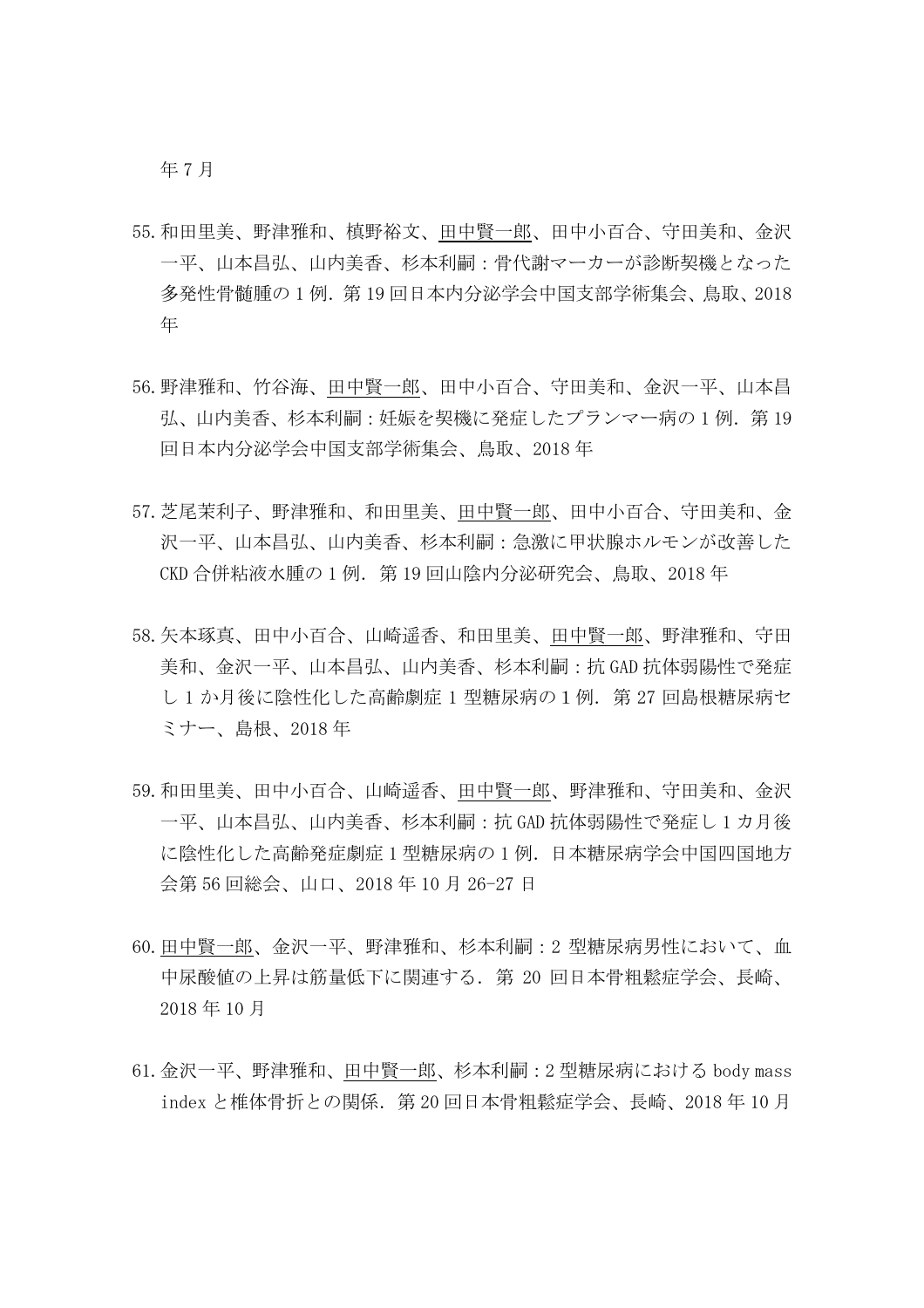- 62.芝尾茉利子、野津雅和、和田里美、田中賢一郎、田中小百合、守田美和、金 沢一平、山本昌弘、山内美香、杉本利嗣:急激に TSH が低下した慢性腎臓病 を伴う甲状腺機能低下症の 1 例.第 28 回臨床内分泌代謝 Update、福岡、2018 年 11 月
- 63.和田里美、田中小百合、田中賢一郎、野津雅和、守田美和、金沢一平、山内 美香、杉本利嗣:発症時弱陽性の GAD 抗体が 1 か月で陰性化した劇症 1 型糖 尿病の1例.第 119 回日本内科学会中国地方会、広島、2018 年
- 64.野津雅和、山内美香、竹谷海、竹野歩、田中賢一郎、田中小百合、守田美和、 金沢一平、山本昌弘、杉本利嗣:未閉経バセドウ病女性における椎体骨折に ついての検討.第 61 回日本甲状腺学会学術集会、埼玉、2018 年 11 月
- 65.田中賢一郎、金沢一平、野津雅和、杉本利嗣:2 型糖尿病男性における、血 中尿酸値と筋量の関連性についての検討.第 116 回日本内科学会総会・講演 会、愛知、2019 年 4 月
- 66.田中賢一郎、金沢一平、杉本利嗣:Fam210a の筋芽細胞分化、分解、アポト ーシス、MMP12 発現に及ぼす影響と調節因子の検討.第 92 回日本内分泌学会 学術総会、宮城、2019 年 5 月
- 67.竹野歩、金沢一平、田中賢一郎、野津雅和、杉本利嗣:Phloretin がマウス 骨髄間葉系細胞 ST2 の骨芽細胞分化に与える影響. 第 92 回日本内分泌学会 学術総会、宮城、2019 年 5 月
- 68.野津雅和、山内美香、竹谷海、竹野歩、田中賢一郎、田中小百合、守田美和、 金沢一平、山本昌弘、名和田清子、杉本利嗣:未閉経バセドウ病女性におけ る椎体骨折リスクの検討.第 92 回日本内分泌学会学術総会、宮城、2019 年 5 月
- 69.竹谷海、野津雅和、竹野歩、田中賢一郎、田中小百合、守田美和、金沢一平、 山本昌弘、山内美香、名和田清子、杉本利嗣:閉経後バセドウ病女性におけ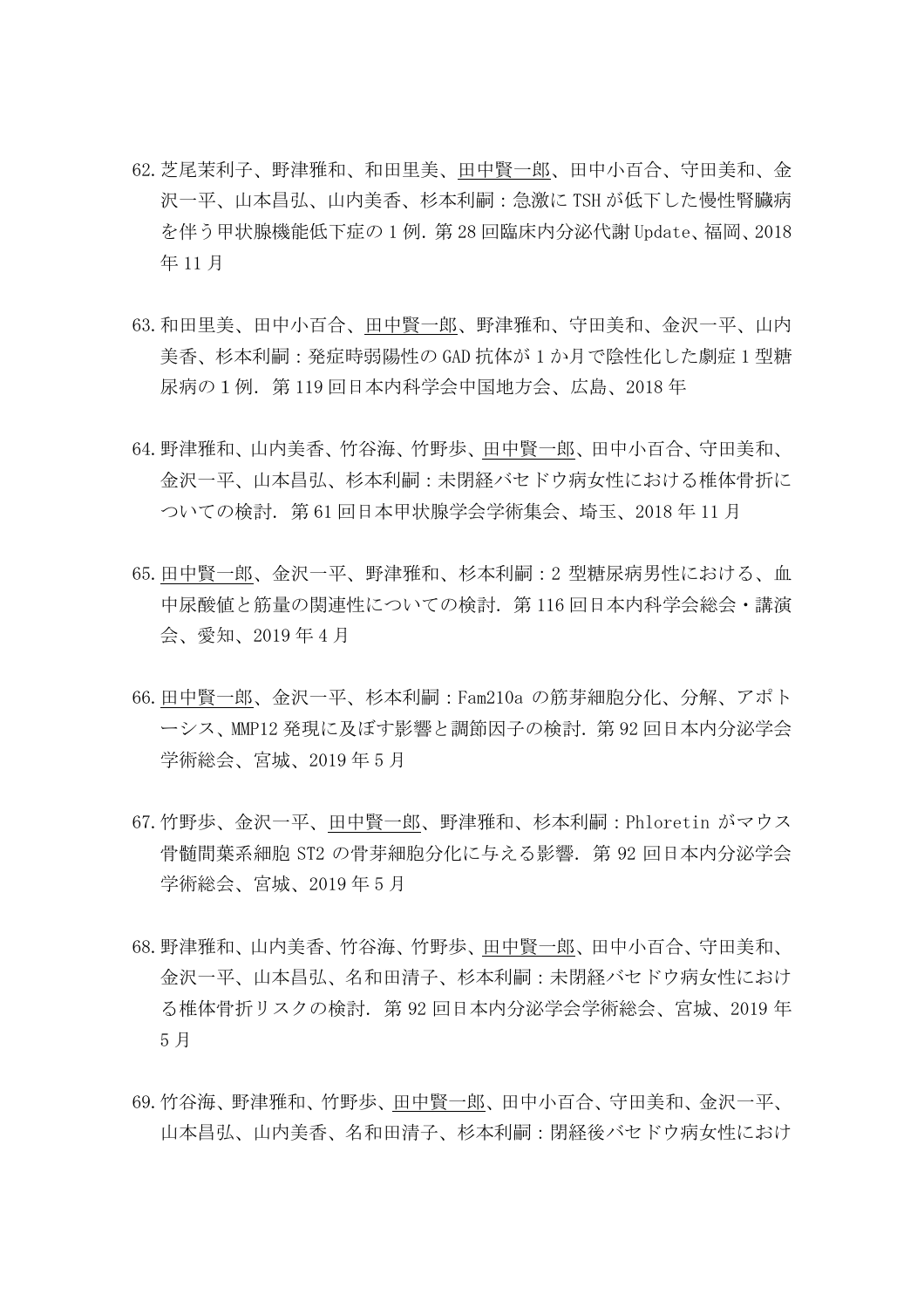る椎体骨折についての検討.第 92 回日本内分泌学会学術総会、宮城、2019 年 5 月

- 70.田中賢一郎、金沢一平、野津雅和、杉本利嗣:2 型糖尿病男性における血中 尿酸値と筋量の関係.第 62 回日本糖尿病学会年次学術集会、宮城、2019 年 5 月
- 71.足立奈緒子、金沢一平、田中賢一郎、竹野歩、野津雅和、田中小百合、杉本 利嗣:Insulin-like growth factor-I は終末糖化産物 AGEs によるアポトー シス促進、筋芽細胞分化抑制を改善する.第 62 回日本糖尿病学会年次学術 集会、宮城、2019 年 5 月
- 72.野津雅和、竹谷海、伊藤俊輔、田中賢一郎、田中小百合、守田美和、金沢一 平、山本昌弘、三宅隆明、山内美香、杉本利嗣:特発性血小板減少性紫斑病 を合併し多発脳出血を認めた偽性アルドステロン症の 1例. 第20回日本内 分泌学会中国支部学術集会、岡山、2019 年 9 月
- 73.山崎遥香、守田美和、田中小百合、野津雅和、田中賢一郎、金沢一平、山本 昌弘、山内美香、金崎敬造、園山浩紀. 無自覚性低血糖をきたした IGF-II 産生胃 GIST の 1 例. 第 121 回日本内科学会中国地方会、岡山、2019 年 10 月
- 74.金沢一平、田中賢一郎、野津雅和、三宅仁美、杉本利嗣:2 型糖尿病におけ る椎体骨折のリスク評価スコアリングツールの検討. 第 21 回日本骨粗鬆症 学会、兵庫、2019 年 10 月
- 75.野津雅和、山内美香、竹谷海、竹野歩、田中賢一郎、田中小百合、守田美和、 金沢一平、山本昌弘、杉本利嗣:バセドウ病を合併した未閉経女性における 椎体骨折症例の検討.第 21 回日本骨粗鬆症学会、兵庫、2019 年 10 月
- 76.田中賢一郎、金沢一平、杉本利嗣:Fam210a の調節因子と筋芽細胞分化・分 解に及ぼす影響の検討.第 37 回日本骨代謝学会学術集会、兵庫、2019 年 10 月